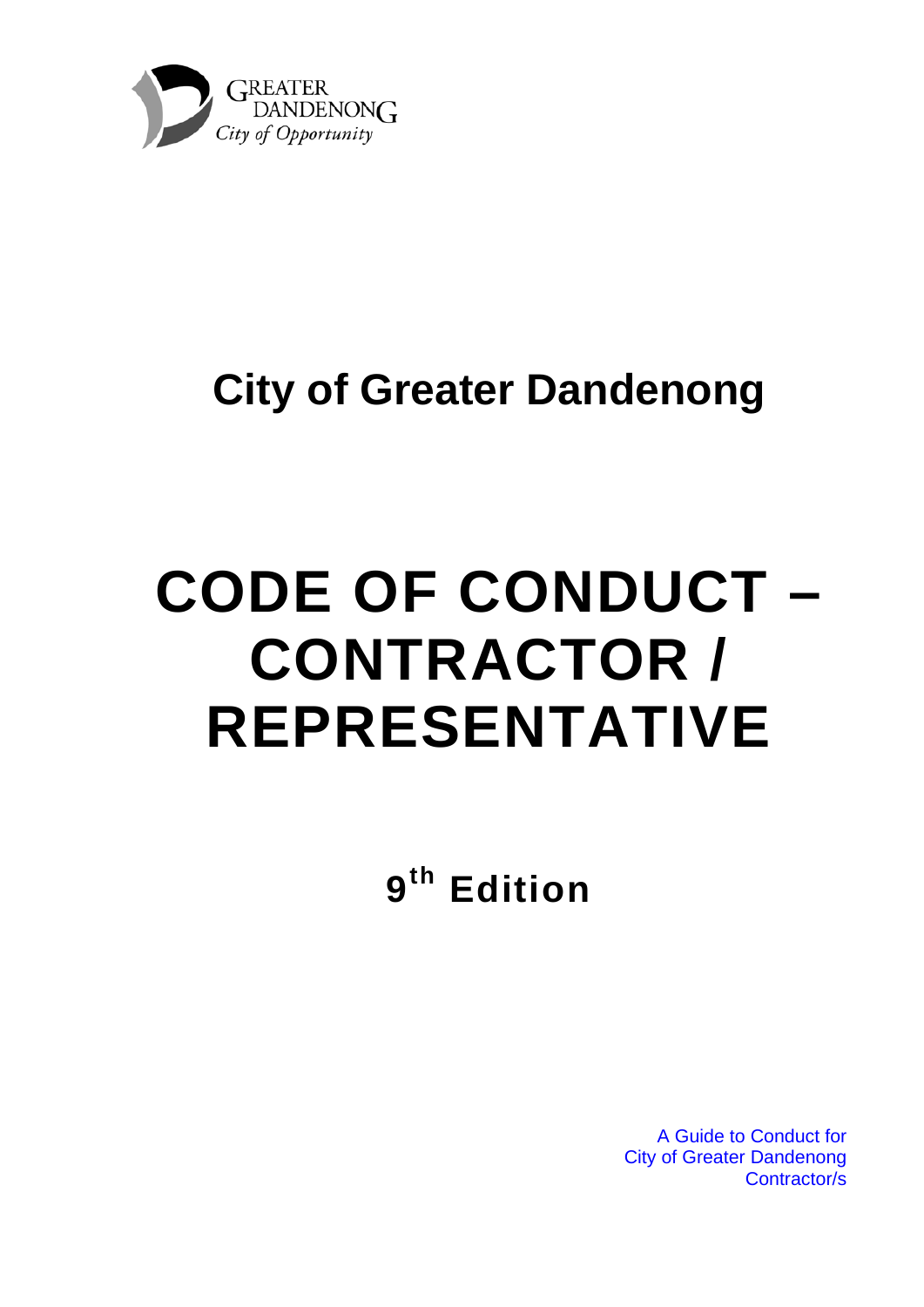## **Contents**

**Introduction** 

**Distribution of the Code of Conduct** 

#### **Shared values of Council and REACH characteristics**

#### **Conflicts of interest**

Conflicts of interest in Council matters **Delegations** Council committees Other potential conflict of interest situations Procurement Property-related arrangements by Senior Officers and specified Nominated Officers Making discretionary decisions Secondary employment or volunteer work outside Council

#### **Personal Benefit**

Use of confidential information Misuse of position Gifts, rewards and benefits Gifts and bribery Fraud and corruption

#### **Conduct of Council representatives**

Performance of duties Health, wellbeing and safety Bullying and violence in the workplace Human rights and equal opportunity Reporting discrimination, bullying, violence, sexual harassment, victimisation or racial or religious hatred in the workplace Representing Council Conduct outside working hours

#### **Dealing with Council property**

Use of Council facilities, funds, equipment and contractor/representative Internet service Email usage Mobile / smartphones and mobile devices Purchasing cards Travelling and sustenance expenses

#### **Technology**

Use of technology by Council Security cameras Council information technology systems (IT Systems) and facilities Email and internet Global positioning systems (GPS) Smartphone applications Security alarm and swipe card access systems Surveillance by third parties Additional use and disclosure of information Representative access to information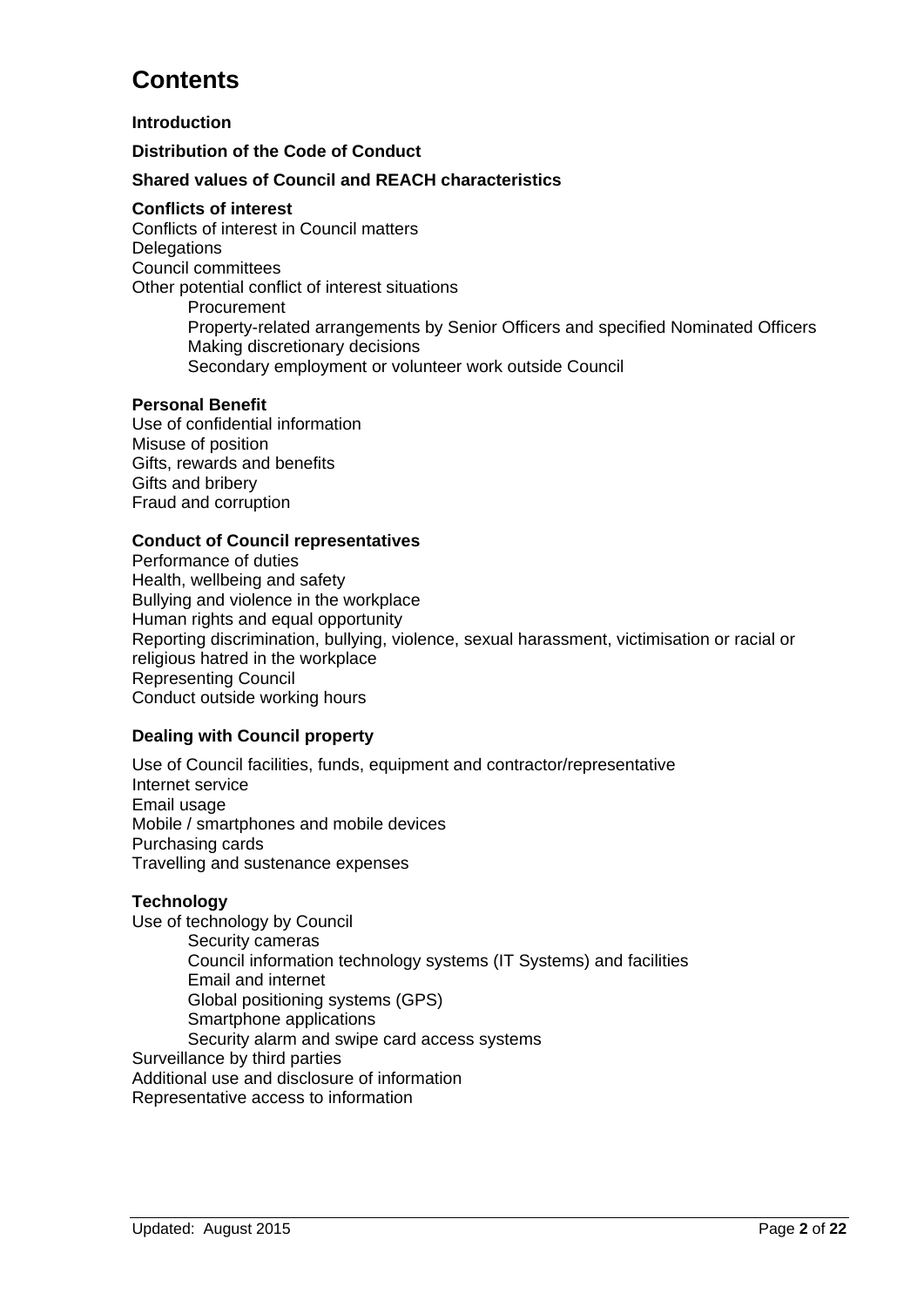#### **Corporate obligations**

Confidential information and intellectual property Information privacy and health records Handling and use of Personal Information and Health Information Freedom of information (FOI) Record keeping Communication with the community Communication with the media Social media Council representative identification and security

#### **Vehicle driving licences**

**Implementation of the Code of Conduct** 

#### **Reporting breaches of the Code of Conduct**

#### **List of related documents**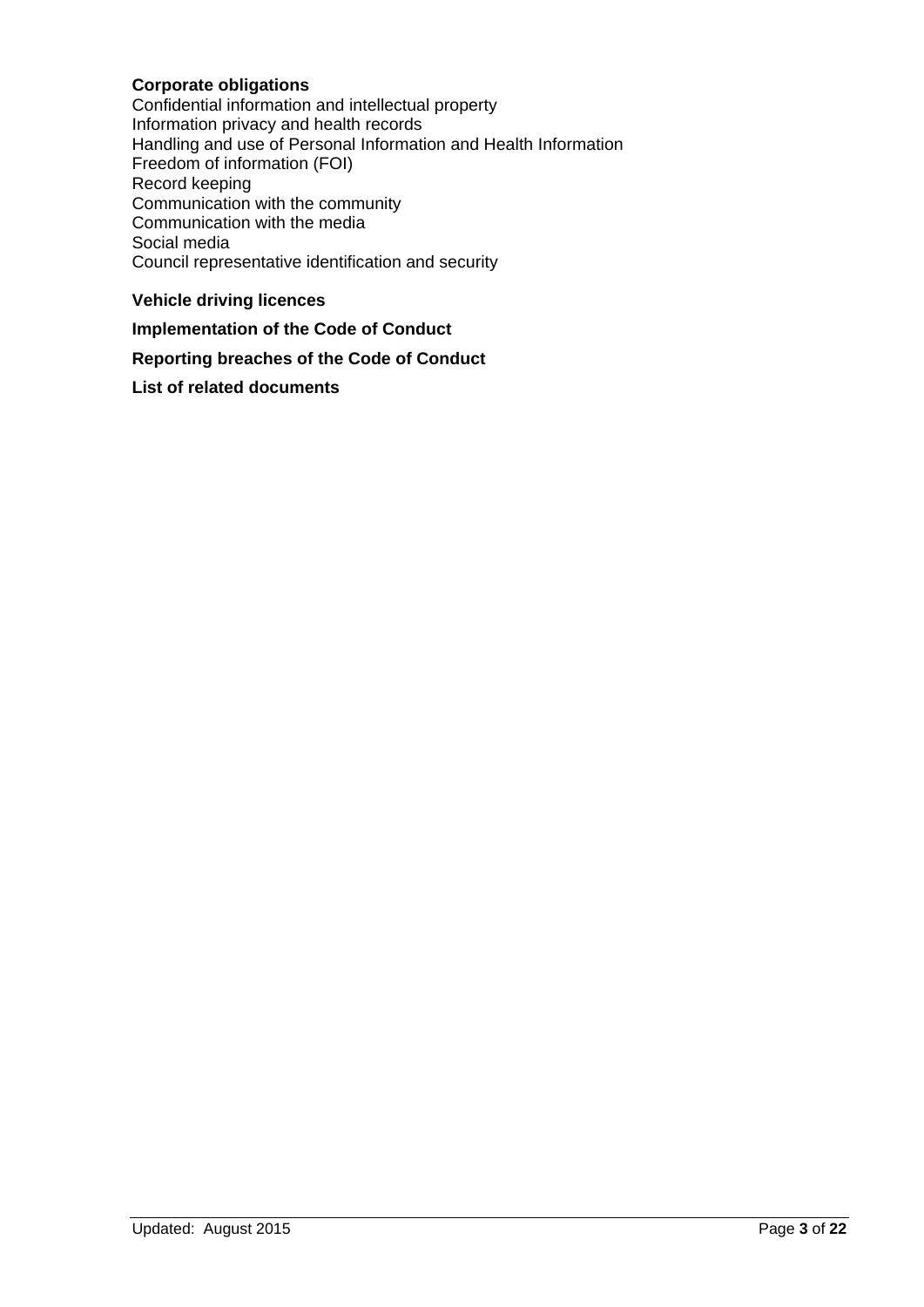## **Introduction**

The City of Greater Dandenong Code of Conduct – Contractor (Code) is designed to help Council contractor/representative carry out duties on behalf of Council with honesty, integrity and accountability.

The Code was first published in 1994 and revised in 1996, 1998, 1999, 2000, 2002 2004, 2010 and 2014.

The Code applies to all Council representatives, including:

- full-time, part-time and casual representatives employed by Council;
- trainees and apprentices; and
- temporary and casual representatives employed through an employment agency, apprenticeship centre or similar.

As contractors/representatives of Council, we must be responsible for our behaviour and the use of public resources, and for complying with all relevant laws and regulations. This Code outlines the general responsibilities, directions and legal requirements of Council representatives including as set out in relevant legislation, such as the *Local Government Act 1989*. The Code also recognises Council's duties, responsibilities and community aims and values, as expressed in the Council Plan available on Council's external website).

While the Code outlines expected behaviour, it is not designed to cover every issue a representative may face, or every law and policy that applies to Council. The Code is intended to also provide professional guidance for situations not expressly covered by the Code.

It is important that all Council representatives understand and comply with the Code as it applies to them.

Any companies dealing with the City of Greater Dandenong need to ensure that they meet the Code of Conduct – Contractors/Representatives requirements and that all representatives carry out their daily work with honesty, integrity and accountability.

Some of the information contained in this booklet will only be relevant to contractors working within a Council building, however all companies would be required to take note of various potential issues within the document and in particular;

- Conflict of Interest
- Personal Benefit
- Dealing with Council Property and
- Corporate Obligations

**Could you please sign and return the form located at the rear of this document to acknowledge receipt of the Code of Conduct – Contractor.**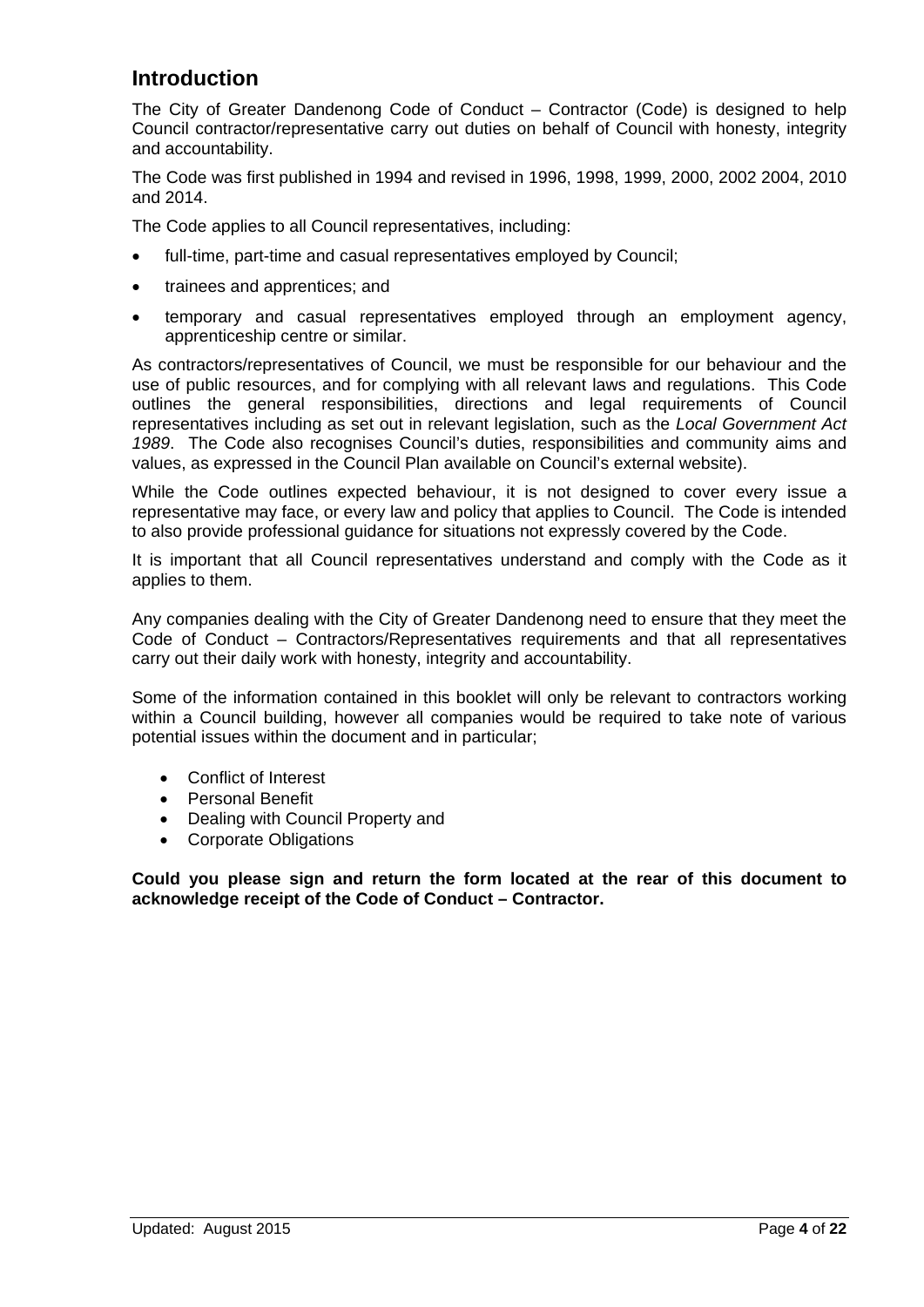## **Distribution of the Code of Conduct**

A copy of the Code is given to all Council contractors/representatives when they commence works with Council. Contractors/Representatives will also be provided with copies of the Code when it is updated.

## **Shared values of Council and REACH characteristics**

The following are the shared values of Council, for which we are all responsible. They reflect how all representatives are expected to treat each other, our customers and our stakeholders, and how we do business:

- we treat our customers, the community and each other with equality, respect and dignity;
- we strive for excellence in customer service and courageously challenge everything we do as we seek to improve our services;
- we act with integrity, professionalism and honesty to ensure everyone can rely on what we say and do;
- we actively build relationships with our community, our Councillors and the people we work with, to strengthen our shared desire for a better future;
- we perform our duties to the best of our ability and in the best interests of the public and the organisation; and
- we are accountable for our actions and decisions and the way in which they are achieved.

Council has built on these shared values to develop characteristics, known as "REACH", that are intended to result in Council being an organisation of exceptional character. REACH stands for:

- Respect:
- Engaged;
- Accountable;
- Creative; and
- Honest.

All contractors/representatives should aim to implement the REACH characteristics at work.

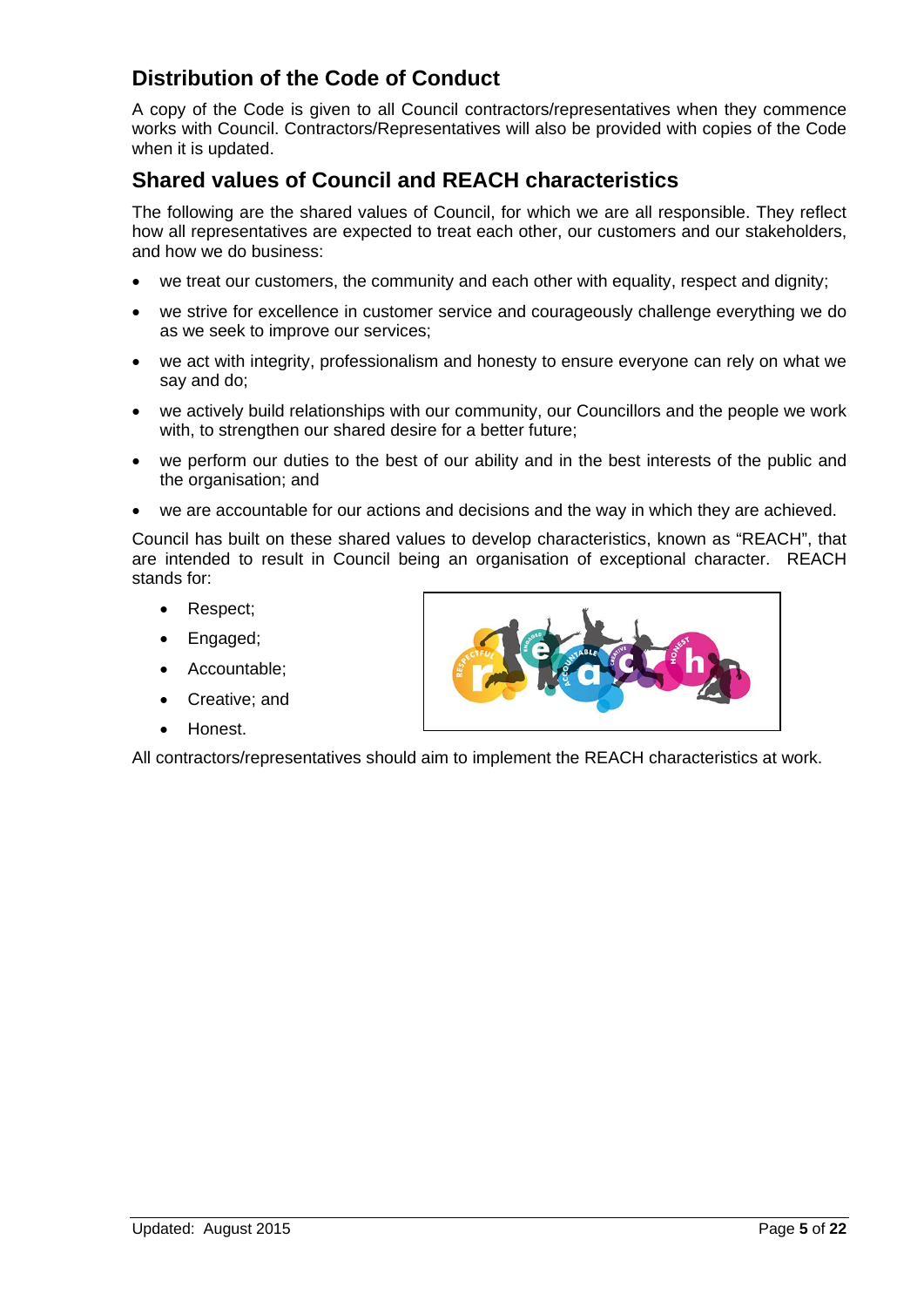## **Conflicts of interest**

A conflict of interest arises where a person has a personal or private interest that may conflict with their official duties or compromise their ability to act in the public's best interests.

The Local Government Act contains a general requirement on members of Council contractor/representative to avoid conflicts of interest.

Conflicts of interest can occur fairly frequently and are not necessarily unethical or wrong. However, it is important that the representative identifies any actual or potential conflict of interest in a particular situation, discloses this conflict to their supervisor or manager, and works with Council to manage the conflict appropriately.

In addition, if a representative has a personal connection with a matter with which they are dealing as a member of Council contractor/representative or on behalf of Council, the person should notify the relevant manager or the CEO.

The Victorian Government has produced a guide called 'Conflict of Interest – A Guide for Council contractor/representative's which provides more detail. The Guide also sets out the CEO's conflict of interest obligations, which differ in some respects from those of other Council contractor/representative. The Guide is available on Webstar.

#### **Conflicts of interest in Council matters**

The Local Government Act requires all Council Contractor/Representative to **disclose** any conflict of interest:

- when exercising a delegated power, duty or function of the Council or the CEO;
- when they are a member of a special committee; or
- when providing advice or a report to Council.

Further information about disclosure obligations is set out below.

A conflict of interest will only exist if the contractor/representative member is doing something or providing advice about something in the course of their employment about which they have a direct or indirect interest. In other words, a person's interest must overlap with their official duties. The following is a summary of some of these *interests* and how they result in a *conflict of interest*.

#### Types of interest that constitute a conflict of interest

a) **Direct interest** – you have a *direct interest* in a matter where it is reasonably likely that your benefits, obligations, opportunities or circumstances will be directly altered if a Council matter is decided in a particular way. You have a direct interest in a matter when, for example, it is reasonably likely that you will receive a monetary benefit or loss if the matter is decided in a particular way, or when you (or you and a member of your family) have a controlling interest in a company or body that has a direct interest in the matter.

You will have *conflict of interest* in that matter if you have a direct interest in the matter. (See also 'close association' below)

b) **Indirect interest due to close association** – you have an *indirect interest* where a member of your family, your relative or a member of your household has an interest in a Council matter.

You have a *conflict of interest* in that matter if a member of your family has any direct or indirect interest in the matter. You also have a conflict of interest in that matter if your relative or a member of your household has a direct interest in the matter.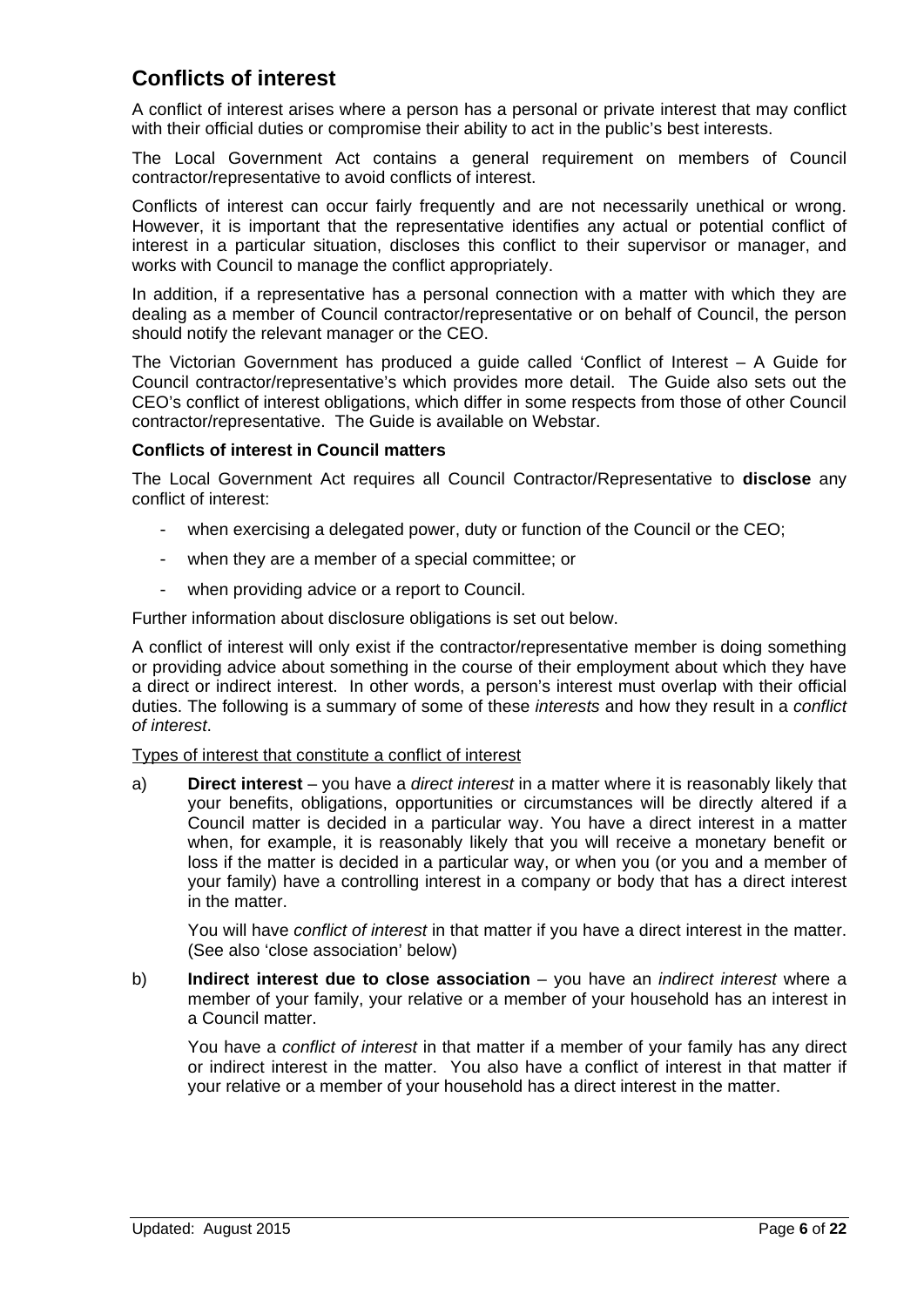c) **Indirect financial interest** – an *indirect financial interest* exists where you are likely to receive a benefit or incur a loss, measurable in money, as a result of the interests of another person, company or body. For example, you will have an indirect financial interest that is a conflict of interest if you are owed money by a person, company or body which has a direct interest in the matter, unless the money is owed to you by a bank or credit union.

You will also have a *conflict of interest* in a matter if you have a beneficial interest in shares or a body that has a direct interest in the matter. The only exception to this is if you and your family members hold shares in a company or body that has a direct or indirect interest in a matter with a combined value of \$10,000 or less, and the total value of issued shares of the company or body is more than \$10,000,000.

- d) **Indirect interest due to conflicting duties** a *conflicting duty* arises where you have a particular type of duty to another person or organisation that may conflict or overlap with your duties as a member of Council contractor/representative. This arises where you are (or in some cases, were previously):
	- a manager or a member of the governing body of another organisation with a direct interest in a matter;
	- a partner, consultant, contractor, agent or representative of another person or organisation with a direct interest in a matter; or
	- a trustee for another person with a direct interest in a matter.

 You do not have a conflicting duty as a result of your position with another organisation if you are Council's approved representative in that organisation and you receive no remuneration for that position.

 You have a *conflict of interest* in a Council matter where you have a conflicting duty in relation to the matter.

e) **Indirect interest due to receipt of applicable gift** – an *applicable gift* means one or more gifts, rewards or benefits in the past 5 years with a total combined value of \$500 or more. You will have an indirect interest in a matter if you have received an applicable gift from a person or organisation with a direct interest in a Council matter. This excludes gifts received more than 12 months before you became a member of Council contractor/representative, and reasonable hospitality provided at a function or event you attended in an official capacity as a member of Council contractor/representative.

You have a *conflict of interest* in that matter if you have received an applicable gift from a person or organisation with a direct interest in the matter. (See also 'Gifts, Rewards and Benefits' under "Personal Benefit' below).

- f) **Indirect interest as a consequence of becoming an interested party** where you have become a party to civil proceedings in relation to a Council matter, you have a *conflict of interest* in relation to that matter.
- g) **Indirect interest because of impact on residential amenity** where there is a reasonable likelihood that your residential amenity will be altered if a Council matter is decided in a particular way, you have a *conflict of interest* in relation to that matter.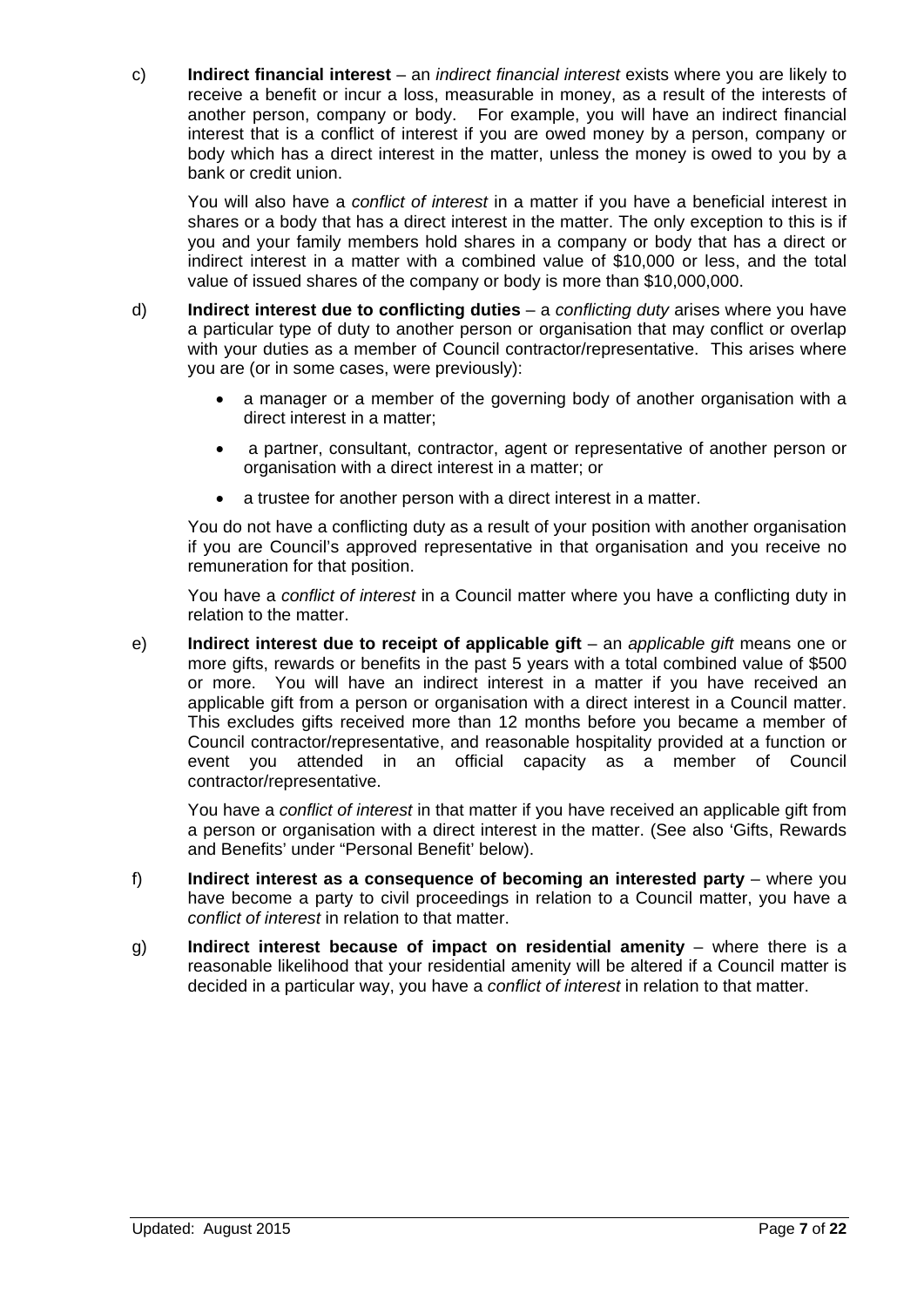**There are some general exemptions to the above conflicts of interest**. However, you should seek advice from someone in the Contracts Unit with support from the Governance and Commercial Property Business Unit who is familiar with the conflict of interest provisions of the Local Government Act before relying on these exemptions.

#### Disclosure of conflicts of interest

#### *Delegations*

If any representative has been delegated a power, duty or function of Council or the CEO and considers they have, or might reasonably be perceived to have, a conflict of interest (direct or indirect) in a Council matter, or one that may conflict with their performance of public duties, they must not exercise that power or discharge the duty or function.

As soon as practicable, the representative must disclose the conflict of interest by completing a Disclosure of Conflict of Interest – Officer form, which will guide the person through their disclosure obligations. The form must be submitted to the Governance and Commercial Property Business Unit, who must advise the CEO.

Disclosure of Conflict of Interest - Officer forms are available on Webstar or by contacting the Governance and Commercial Property Business Unit.

#### *Council committees*

If a representative is a member of a special committee or a section 223 committee, the person must disclose any conflicts of interest in a matter immediately before the matter is considered. The person must leave the meeting, and also leave the room and any area where they can see or hear the meeting until the matter has been concluded.

A 'special committee' is any committee that has been delegated a power, duty or function of Council. A 'section 223 committee' is a committee authorised to hear public submissions under section 223 of the Local Government Act.

The person's disclosure must include the class of interest and the detailed nature of the interest. If this would mean disclosing confidential or private information, the person may make a full disclosure to the CEO in writing before the meeting, and only disclose the class of interest at the meeting. The person should ensure that the minutes of the meeting accurately reflect their conflict of interest disclosure.

#### *Providing advice*

If a representative provides advice or a report to Council, or to a special committee of Council, they must disclose any conflicts of interest and the class of interest to Council or the committee. Providing advice includes preparing a report, providing information to be included in a report, signing a report, being a member of an advisory committee or presenting information at a Council or special committee meeting.

#### **Other potential conflict of interest situations**

#### Procurement /Planning

Council contractors/representatives are required to adhere to procurement guidelines at all times when purchasing goods, works and services. This will ensure that purchasing is conducted in an open and accountable manner, is risk free, and represents best value for Council.

Council contractor/representative who are involved in Council purchasing processes or planning processes in any way must be particularly alert for possible conflicts of interest.

For further information, refer to Council's Procurement Policy contact the Contracts Unit.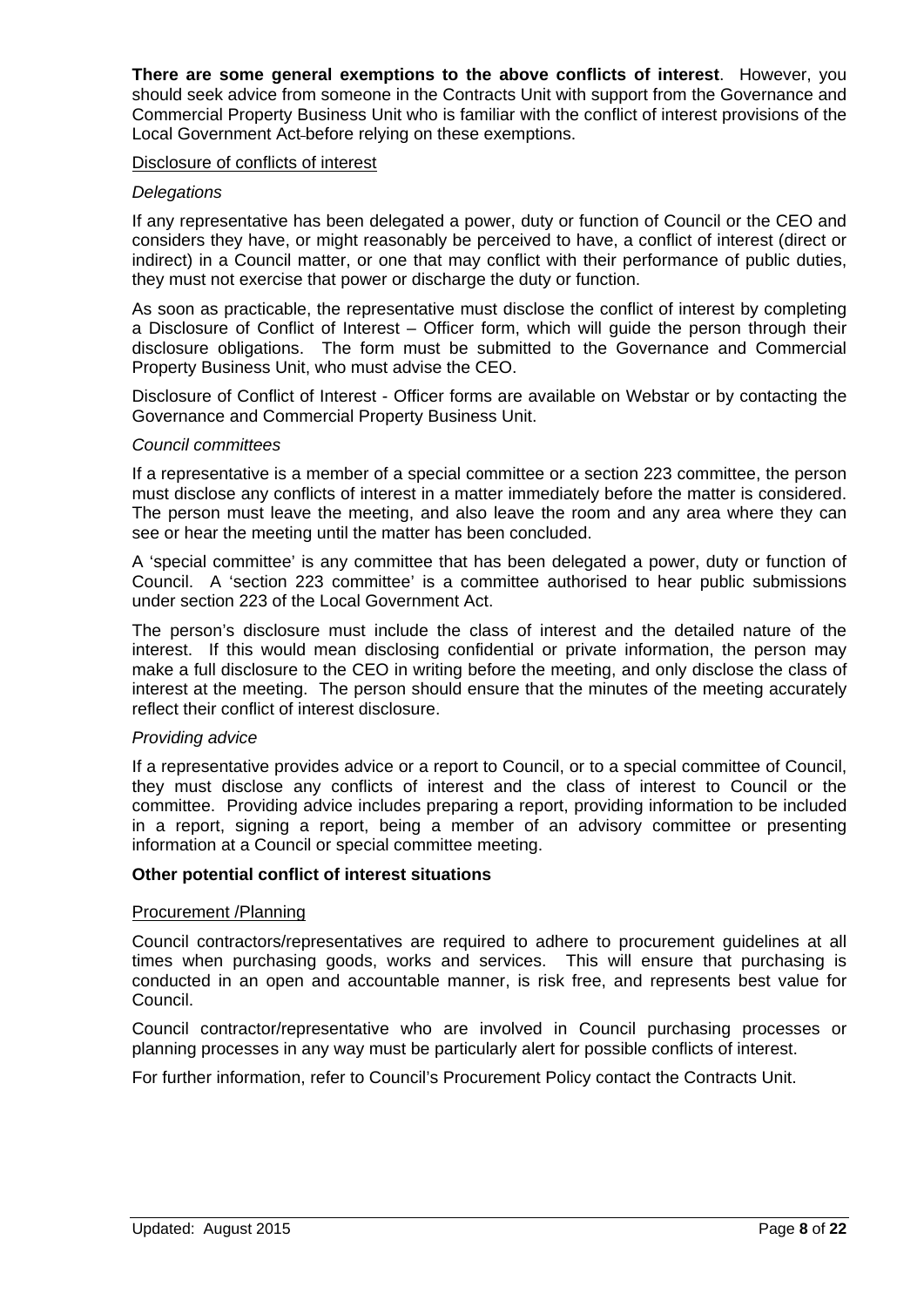#### Property-related arrangements by Senior Officers and specified Nominated Officers

Senior Officers and specified Nominated Officers (any other member of Council contractor/representative nominated by the CEO) must advise the CEO of any property purchases they make, or other property-related arrangements, within the municipality or any adjoining municipality – regardless of whether they are proposed or actual purchases or arrangements, except for purchasing a principal place of residence or the land for a principal place of residence.

Senior Officers and Nominated Officers are required to complete Primary Returns on commencement of employment and Ordinary Returns every six months, in order to disclose the nature of any possible interests.

#### Making discretionary decisions

Council contractor/representative involved in enforcing regulations or undertaking inspections, recruitment or similar activities must inform their supervising manager and/or disqualify themselves from dealings which involve someone who is personally known to them, including acquaintances, relatives and friends.

#### Secondary employment or volunteer work outside Council

If a contractor/representative wishes to engage in paid work in any capacity including selfemployment, or paid/unpaid work experience, with any person or organisation other than Council, they must first inform the CEO in writing.

The CEO will consider whether those outside activities have the potential to create:

- a conflict of interest with the persons' Council duties; and/or
- a conflict between the person's Council duties and the duties and requirements of the secondary employment or work experience. For example, there could be a potential conflict in relation to the physical requirements of both roles, the hours of work, or other issues taking into account the representative's role statement or physical requirements information.

If the CEO determines there is a potential conflict, the CEO will work with the contractor/representative to determine whether the potential conflict can be appropriately managed.

If the CEO decides that a potential conflict can be managed, the CEO will advise the contractor/representative accordingly in writing, and may place particular requirements on the contractor/representative. For example, Council may require the contractor/representative to keep Council Project Manager informed of anything that might prevent the representative from attending work fit to undertake their role with Council, including being mindful of rest periods between their work activities.

If the CEO decides that the potential conflict cannot be managed, the CEO will inform the representative, in writing, that the representative must choose between their outside activities and their Council **works.**

If a contractor/representative wishes to engage in unpaid community or volunteer work with an organisation which has a relationship with either Council or the representative's role, the representative must notify Council, in writing. Project Manager will discuss the proposed unpaid work with the representative and advise the representative whether or not there is an actual or potential conflict of interest or duty. If there is such a conflict, Project Manager will refer the matter to the CEO to deal with as if it were paid work, as set out above.

## **PERSONAL BENEFIT**

Personal benefit is when you gain an advantage because of your position or relationship with Council.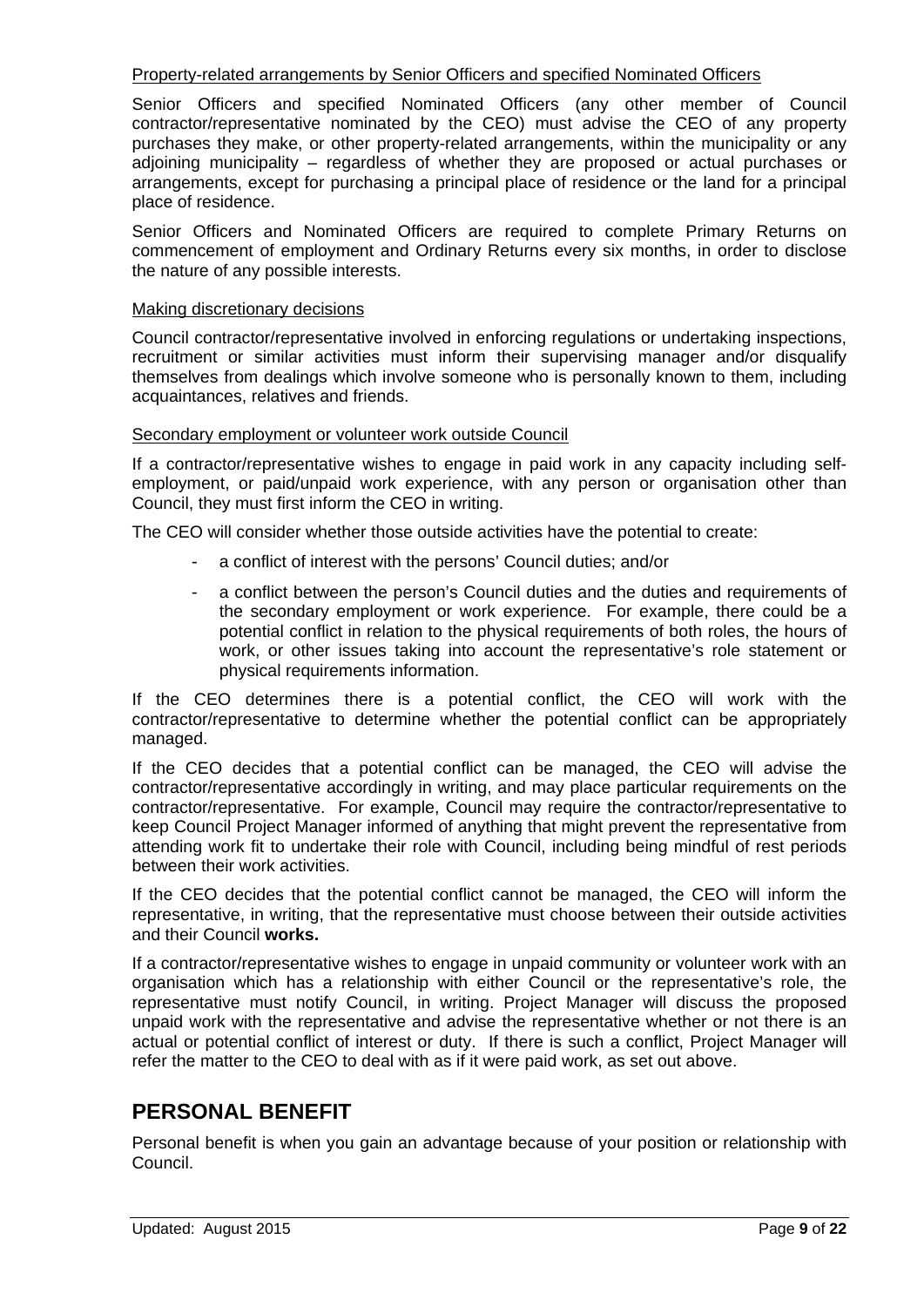#### **Use of confidential Information**

Council contractors/representatives must not use or disclose any confidential information relating to the business of Council to gain improper advantage for themselves or for any other person or organisation, in ways which are inconsistent with their obligation to act impartially, or to improperly cause harm or detriment to any person or organisation.

#### **Misuse of position**

Contractor/Representative must only use their Council positions and authority for the purposes for which they are employed. They must not use their positions or authority to create any private advantage for themselves or any other person or organisation, or to cause detriment to Council.

#### **Gifts, rewards and benefits**

Any gift, reward or benefit, regardless of value, which is offered by an external person or organisation (including acts of hospitality), whether accepted, returned or declined, must be promptly reported to the Contracts Unit with support from the Governance and Commercial Property Business Unit using the Register of Gifts and Other Considerations form available on Webstar.

Department or Unit manuals may provide more specific guidance around how staff are to respond to such offers from clients and members of the community.

A record of gifts and other considerations is required for the reporting of fringe benefits tax and is placed in a public register available for viewing by anyone on request.

If an representative receives or accepts one or more gifts, rewards or benefits from the same person or organisation with a total combined value of \$500 or more calculated over the past 5 years, this may create an 'indirect interest due to receipt of applicable gift' (see the 'Conflict of Interest' section above).

#### **Fraud and corruption**

 Council is committed to combating fraud and corruption. All Council contractor/representative must take appropriate action to prevent and report suspected fraud and corruption, particularly within their area of responsibility.

Any suspected fraud or corruption must be reported immediately to the CEO

 Alternatively, suspected fraud and corruption can be reported by making a 'protected disclosure' under the Victorian *Protected Disclosure Act 2012*, which provides anonymity and protection to the person making the disclosure.

## **Conduct of Council Contractor/Representative**

#### **Conduct principles**

Section 95 of the Local Government Act requires that Council contractor/representative must, in the course of their employment:

- act impartially;
- act with integrity including avoiding conflicts of interest;
- accept accountability for results; and
- provide responsive service.

All contractor/representative must comply with these conduct principles.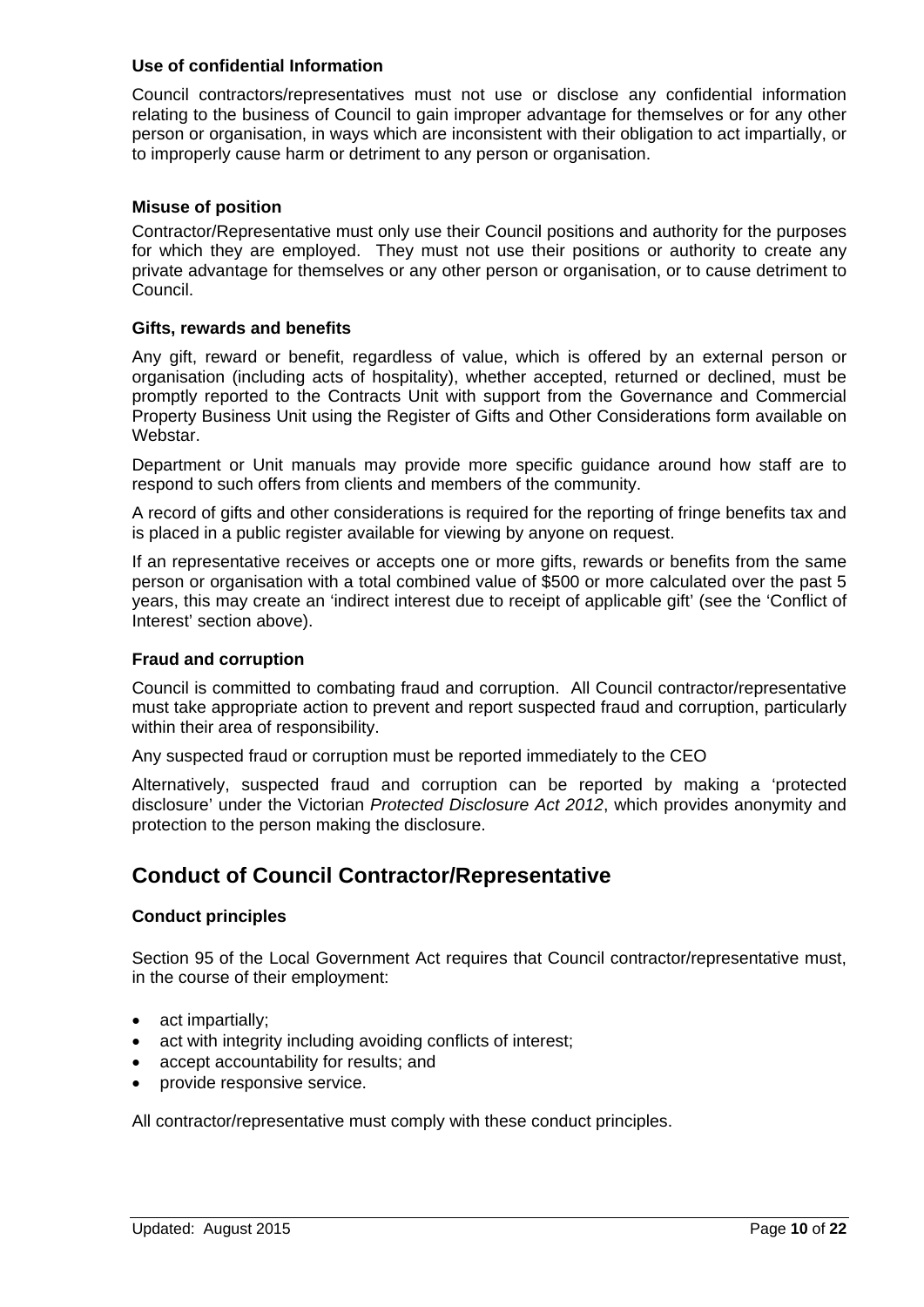#### **Performance of duties**

While at work or performing Council duties, Council contractor/representative must devote their whole time and attention to their work. Their standard of work should reflect favourably on themselves and Council.

All Council policies and practices must be followed by contractor/representative. Copies of these are located on Webstar, or may be obtained by contacting the Organisational Development Unit. Representative must also comply with any other lawful and reasonable instructions of Council. Council representatives must not perform private work while at work or while performing Council duties.

#### **Health, wellbeing and safety**

Contractors/Representatives must comply with occupational health and safety legislation, regulations, policies, guidelines and standard operating procedures at all times.

Council contractors/representatives must ensure that they behave safely in the workplace, including their physical actions and conduct as well as actions or conduct using digital or electronic media. This includes not engaging in bullying or violent behaviour.

Contractors/Representatives must immediately report any potential risks and hazards in an effort to maintain the health, safety and wellbeing of Council representatives, contractors and volunteers, and the public.

#### **Bullying and violence in the workplace**

Council is committed to protecting the health, safety and wellbeing of all Council representatives, contractors and volunteers and will provide, as far as is reasonably practicable, a safe workplace that is free from bullying and violent behaviour.

#### **Human rights and equal opportunity**

Council is committed to upholding and promoting the principles of human rights for all contractors/representatives in accordance with the Victorian *Charter of Human Rights and Responsibilities Act 2006*.

Council is also committed to providing contractors/representatives with a working environment which is free from discrimination, sexual harassment and racial and religious hatred, in accordance with the Victorian *Equal Opportunity Act 2010,* the Victorian *Racial and Religious Tolerance Act 2001* and federal anti-discrimination legislation.

Discrimination is treating, or proposing to treat, someone unfavourably because of a personal characteristic protected by law, such as race, disability, age, sexuality and so on. These are known as "protected attributes". Discrimination can also occur when an unreasonable requirement, condition or practice is imposed that has, or is likely to have, the effect of disadvantaging people with a protected attribute.

Sexual harassment is unwelcome sexual behaviour which could be reasonably expected, in all the circumstances, to make a person feel offended, humiliated or intimidated. Sexual harassment can be physical, verbal or written.

Racial or religious hatred is behaviour which causes or inflames hatred against, serious disrespect or disgust for, or revulsion or severe ridicule of a person or group of people because of their race or religion.

Discrimination, sexual harassment and racial and religious hatred are unlawful in any work related context, including physical and digital environments. Council will not tolerate such behaviours occurring. Council will take disciplinary action, which may include termination of employment, against anyone engaging in such behaviours.

This Code applies in the workplace, which includes locations other than Council premises. A location is a 'workplace' if the representative is present in a place at which the representative is working or otherwise carrying out work-related functions.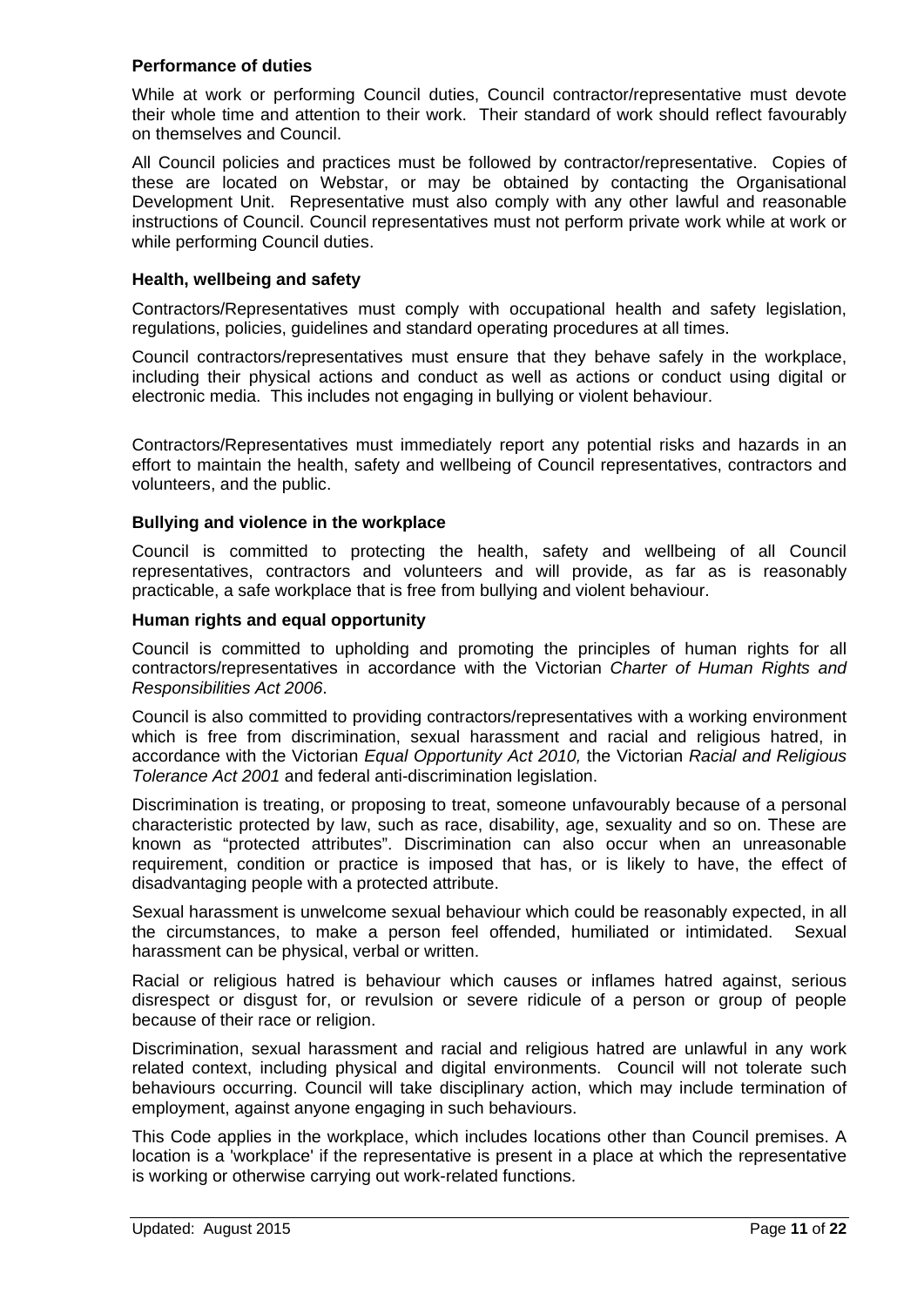Council's Human Rights and Equal Opportunity Policy and Workplace Equal Opportunity Policy can be viewed on Webstar or by contacting the Organisational Development Unit.

#### **Reporting discrimination, bullying, violence, sexual harassment, victimisation or racial or religious hatred in the workplace**

Council contractor/representative are requested to report any acts or suspected acts of discrimination, bullying, violence, sexual harassment, victimisation or racial or religious hatred to any of the following:

- Team Leader Organisational Development (designated EEO Officer);
- **Business Unit Manager and/or supervisor;**
- Any Director;
- Any Occupational Health and Safety (OH&S) representative;
- A Union representative; or
- An Equal Employment Opportunity (EEO) contact representative.

All reports of discrimination, bullying, violence, sexual harassment, victimisation or racial or religious hatred in the work place will be treated seriously by Council and will be actioned in accordance with Council's policies and procedures. Appropriate confidentially will be maintained.

#### **Representing Council**

Council representatives should be mindful of how they conduct themselves in public. This extends beyond undertaking specific duties and includes wearing uniforms or using equipment / vehicles which identifies them as representing Council.

This means that a Council representative must at all times while on duty, behave in a way that upholds the good reputation of Council and does not bring or have the potential to bring themselves or Council into disrepute.

#### **Conduct outside working hours**

Contractor/Representative should avoid conduct outside working hours which is likely to damage their relationship with Council, or which is likely to damage Council's interests, or which is incompatible with their duties as a representative.

For example, Council may take disciplinary action against a contractor/representative who posts inappropriate information about his or her employment on a personal social media site.

## **Dealing with Council property**

#### **Use of Council facilities, funds, equipment and contractor/representative**

Council contractor/representative must ensure that Council resources are used effectively, efficiently and economically. They must also be honest when using Council facilities, funds, representatives, materials and equipment, and not misuse them nor allow them to be misused, particularly outside of adopted or accepted organisational guidelines or practices. Council representatives must use any Council facilities, funds, representatives, materials and equipment in accordance with any relevant laws, regulations, and codes of practice or guidelines.

Council representative must not use Council resources, including representatives and equipment, for private use or gain (direct or indirect), unless authorised to do so by Council. In urgent circumstances, where Council contractor/representative use Council resources for private purposes without prior authorisation from Council, retrospective approval can be considered provided the person can demonstrate that they made reasonable efforts to seek and obtain prior authorisation. The contractor/representative must raise the matter with their immediate supervisor and/or business unit manager as soon as possible after the event.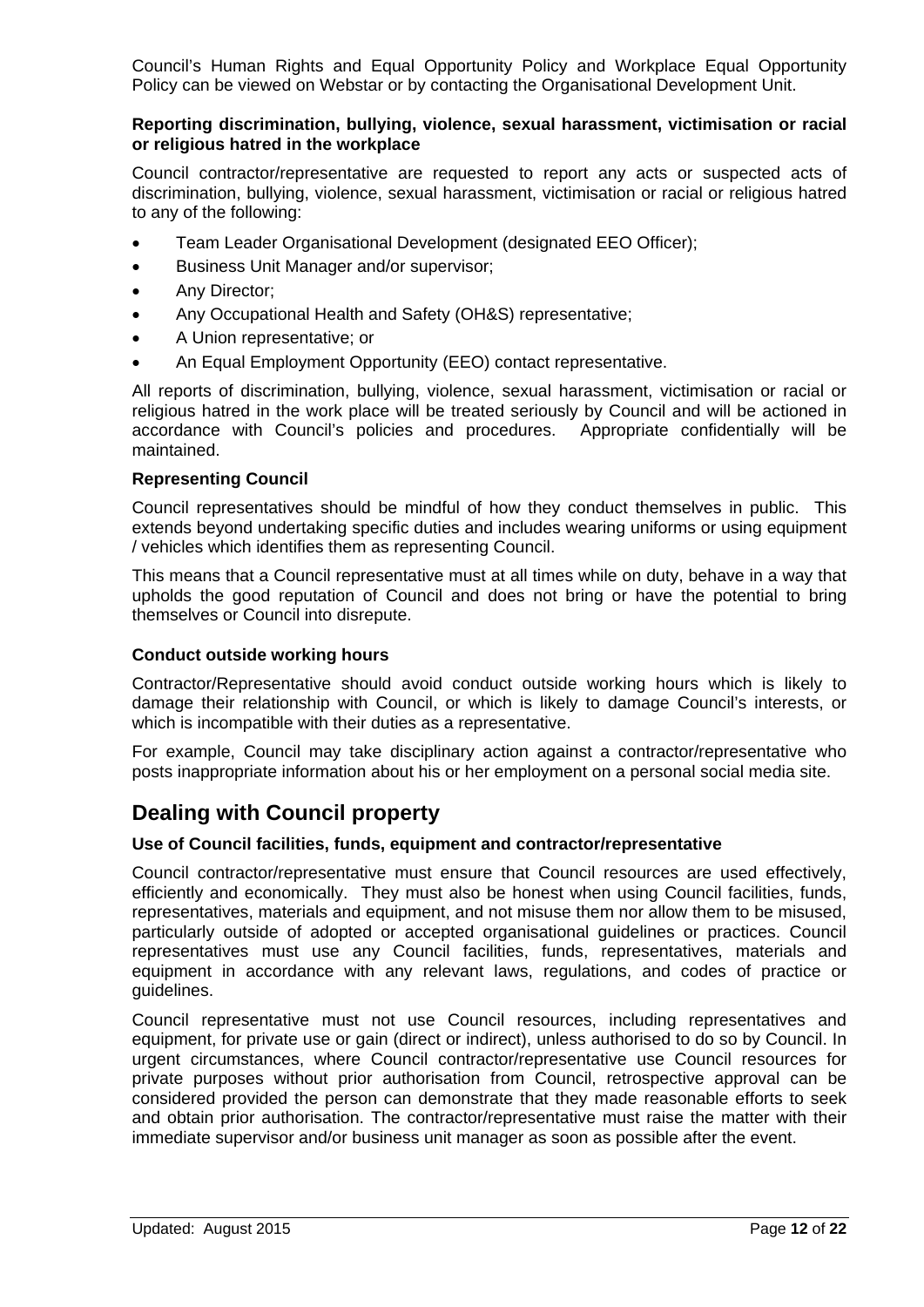#### **Internet usage**

Council contractors/representatives with access to a Council-provided internet service are given that access on the condition that they acknowledge and accept the following:

- Internet service is provided for Council business-related purposes with limited private use available;
- They must adhere to measures implemented to protect corporate information against security attacks and unauthorised disclosure, as documented in the Information Security Policy. This Policy can be viewed on Webstar;
- Internet usage is monitored by Council and a log of internet sites visited is maintained by Council (also see below under "Technology"). The CEO (or nominee) reserves the right to periodically inspect this log to audit whether the service is being used for unauthorised purposes;
- Where private use of the system is considered to be excessive or where it unreasonably interferes with the operation of Council activities, an individual may be denied internet access;
- Internet users must not access or download large amounts of data for private use; and
- Internet users must not create, access, download or distribute any digital material which:
	- o is offensive or reasonably likely to be considered offensive;
	- o is unlawful;
	- o may expose Council to risk or harm;
	- o breaches Council's agreement with its internet service provider; or
	- o may bring Council into disrepute.
	- o Digital material includes text, images and/or sound.

It is recommended that material downloaded and/or distributed be checked with anti-virus procedures.

Details concerning what types of sites and/or services such as social/chat sites that are subject to conditions are periodically updated and can be viewed on Webstar.

#### **Email**

Email is an easy, quick and convenient method of transferring information but it also poses one of the highest security risks to Council's computer systems.

Council representatives with access to a Council-provided email address are provided access on the condition that they acknowledge and accept the following:

- The Information Management Services department uses email filtering and monitoring tools to protect Council's infrastructure from inappropriate material, computer viruses and spam causing some emails and attachments to be blocked. The Information Management Services department reserves the right to block emails and attachments that may cause security risks to Council's computer infrastructure;
- Email messages received and sent are "public records" as defined under the Victorian *Public Records Act 1973* and as such may be made available for scrutiny through freedom of information requests;
- All business related emails must be entered into Council's electronic document records management systems (Objective and/or other department specific databases in accordance with approved department procedures) (provided the person has access to Objective and/or other department specific databases);
- Any email message sent externally must contain the name, business title and contact details of the sender as set out in Council's Corporate Style Guide. A copy of the Corporate Style Guide is available on Webstar or by contacting the Marketing and Communications Business Unit;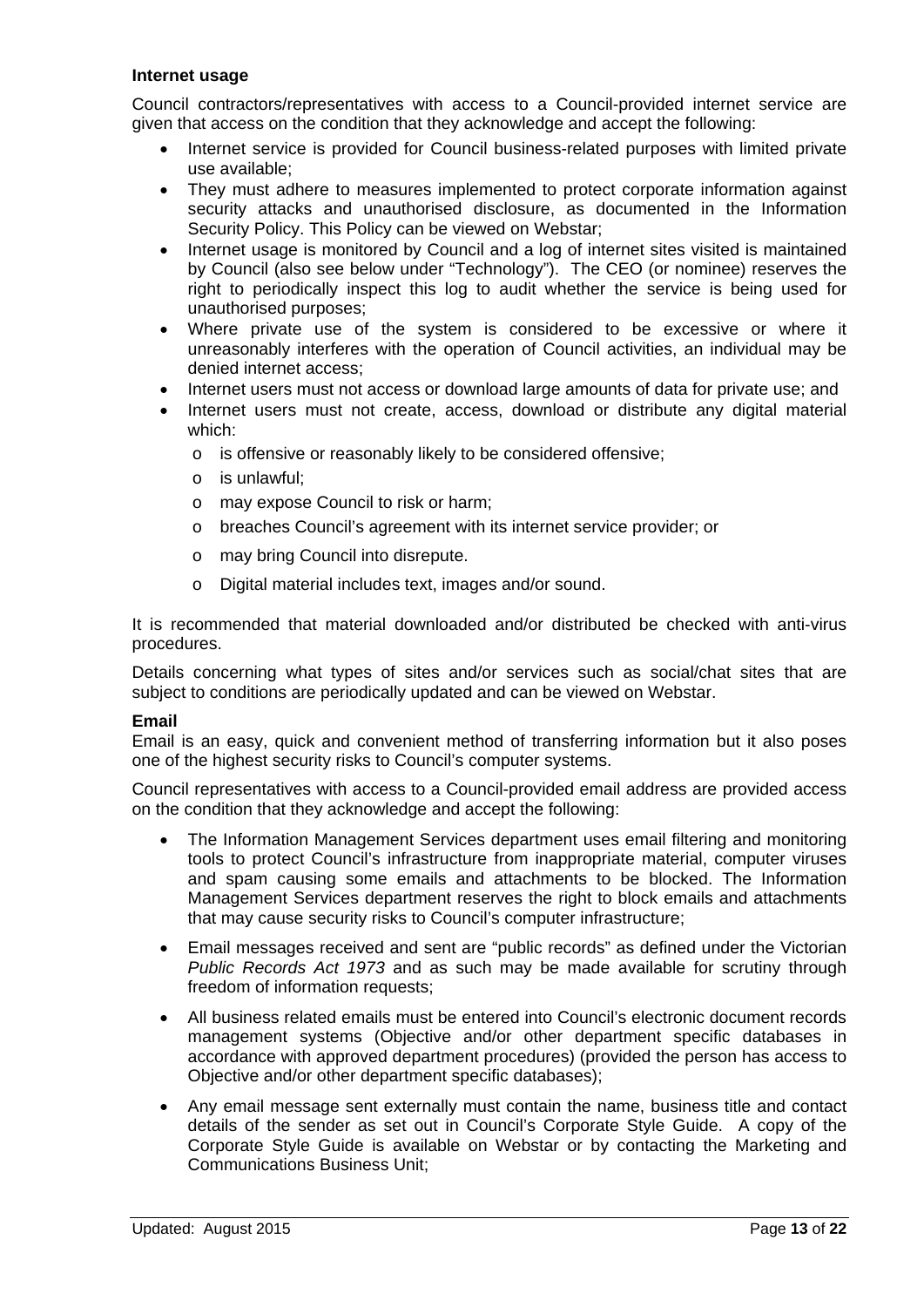- Email is not a secure method to transmit sensitive information and therefore an alternative option of sending such information should be used;
- Email messages in users' mailboxes are kept by Council, and the CEO (or nominee) reserves the right to periodically inspect any or all of these email messages for any legal purpose. (See also the "Technology" section below.) The email system and all messages are Council property and not the personal property of those sending/receiving them;
- Email users must not create or distribute any digital message which:
	- o is offensive or reasonably likely to be considered offensive;
	- o is unlawful;
	- o may expose Council to risk or harm; or
	- o may bring Council into disrepute.

Digital messages include text, images and/or sound.

 Any email message received which contains racist, sexist, obscene, offensive or otherwise discriminatory or unlawful material must be immediately deleted and not distributed, copied or made available to any other person, unless required by law.

Alerts concerning particular types of emails or attachments are periodically updated and can be viewed on Webstar.

#### **Mobile phones, smartphones and mobile devices**

Council representatives with access to Council-provided mobile phones, smartphones or mobile devices (including tablets) must adhere to the conditions set out in Council's Mobile Devices Policy and Mobile Phone Code of Conduct. Copies of the Policy and Code of Conduct are available on Webstar or by contacting the Information Management Services Business Unit.

All users are prohibited from using Council-provided mobile devices to send, access and/or distribute any material which is unlawful, offensive (or reasonably likely to be considered offensive), or which may expose Council to risk or harm, or may bring Council into disrepute.

Representatives must not use cameras in mobile devices supplied by Council to record images of any adult persons without that person's knowledge or consent. Additionally mobile devices must never be used to record images of any person under 18. The exception to these requirements is where the recording is made as part of the representative's normal Council duties. See Council's Mobile Device Policy for more information. Representatives should also be mindful that if they connect their personal mobile devices to Council systems, personal images might be uploaded and accessed by others beyond their control.

All information stored on the Council-provided mobile devices remains the property of Council and not the personal property of those in possession of the mobile phone/internet enabled device.

All call records containing date, time and duration are kept for billing purposes.

Personal use of Council-provided mobile devices must be kept to a minimum, and Council accepts a reasonable level of expenditure for personal use. Where this is exceeded Council may seek reimbursement.

Users of Council mobile phones, smartphones and mobile devices must not subscribe to any service using their Council mobile number or provide their Council mobile number for competitions, raffles, etc.

In the event of a lost or stolen device the user should notify the Information Management Services Business Unit immediately.

All devices must have password protection enabled, especially those that contain email information.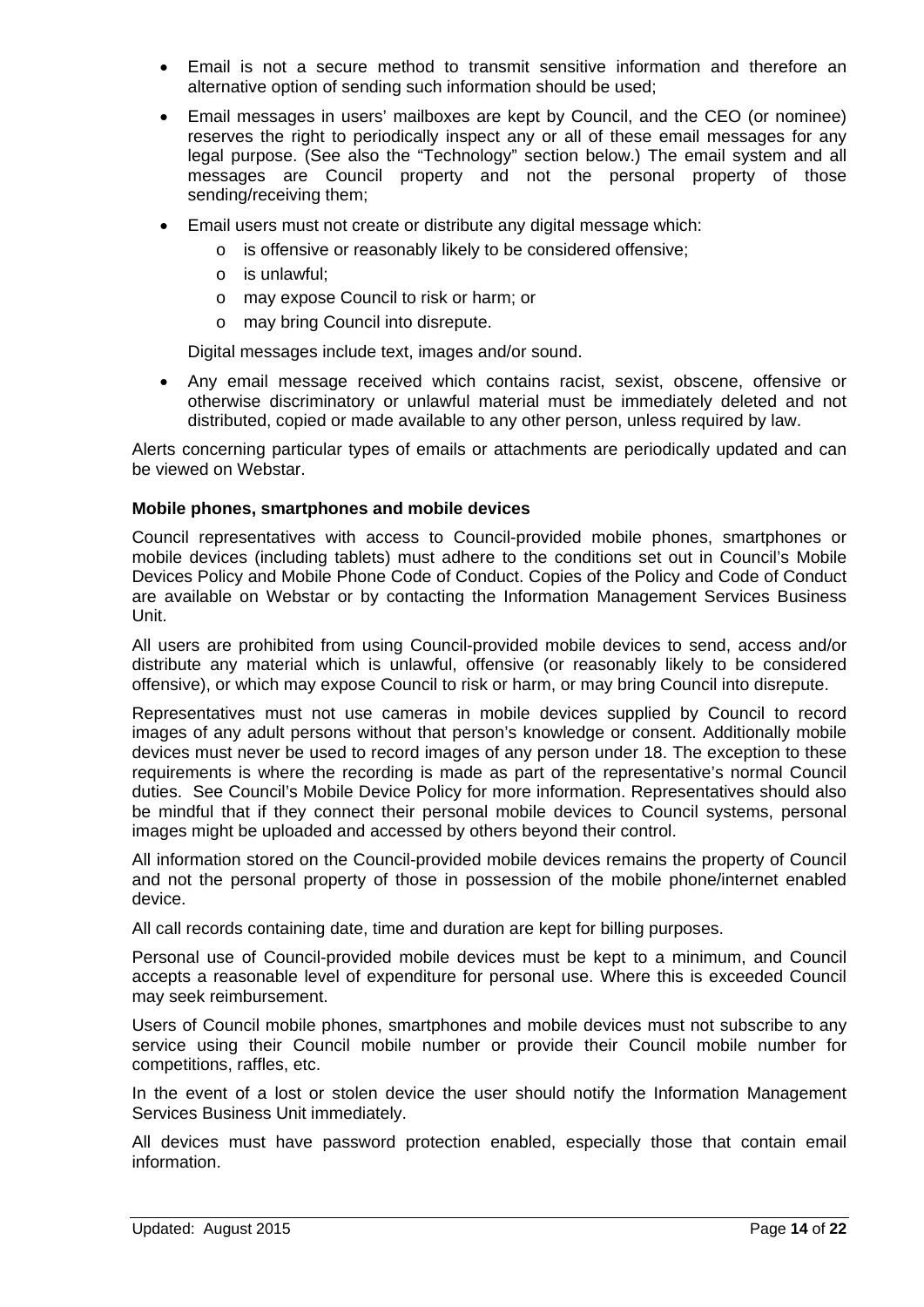#### **Purchasing cards**

Council representatives supplied with a Council credit card may only use that card for business purposes and in accordance with Council's Purchasing Card Policy. The Policy is available on Webstar or by contacting Council's Financial Services Business Unit.

#### **Travelling and sustenance expenses**

Council representatives are only entitled to claim travelling and daily expenses that are incurred for business purposes and in accordance with Council's Travel Policy. Authorisation must be obtained from the relevant Team Leader and Manager.

Council's Travel Policy is available on Webstar or by contacting the Governance and Commercial Property Business Unit.

## **Technology**

Council will only implement new technology or expand the use of existing technology to continuously improve service delivery, and not for unjustified performance management and/or disciplinary purposes.

Where technology provides information that could be used for performance management and/or disciplinary purposes, such use will be ancillary to the primary purposes for introducing the new technology.

Council will also comply with its legal obligations when conducting surveillance.

#### **Use of technology by Council**

#### Security cameras

Council operates security cameras (including CCTV systems) inside buildings for the purposes of safety of staff and visitors, and the security of facilities, goods and equipment. At customer service desks, cameras are also used to monitor customer flows.

Internal camera locations at the Dandenong Civic Centre are as follows:

- Entrance doors, Council Chambers, and public areas of levels 1, 2, and 3 including meeting rooms but excluding toilets;
- Lifts 1, 2, 3 and 4, including lift foyers on levels 4 and 5 as well as throughout the basement level car park; and
- Customer service counters and throughout the library complex on levels 2 and 3.

Other Council locations where CCTV cameras are located:

- throughout the Springvale Library complex;
- Parkmore and Springvale Customer Service Centres;
- at the entrances to the Operations Centre office complex and throughout the grounds; and
- in the customer service areas of the Paddy O'Donoghue and Jan Wilson community centres, and exhibition spaces in the Walker Street Gallery.

If Council installs security cameras at any additional locations, it will appropriately notify affected representatives.

#### Council information technology systems (IT Systems) and facilities

Council's IT Systems include, but are not limited to, workstations, servers, email and network services, printers, network connected devices and connections to the internet, as well as mobile devices such as notebook computers, tablets and smartphones.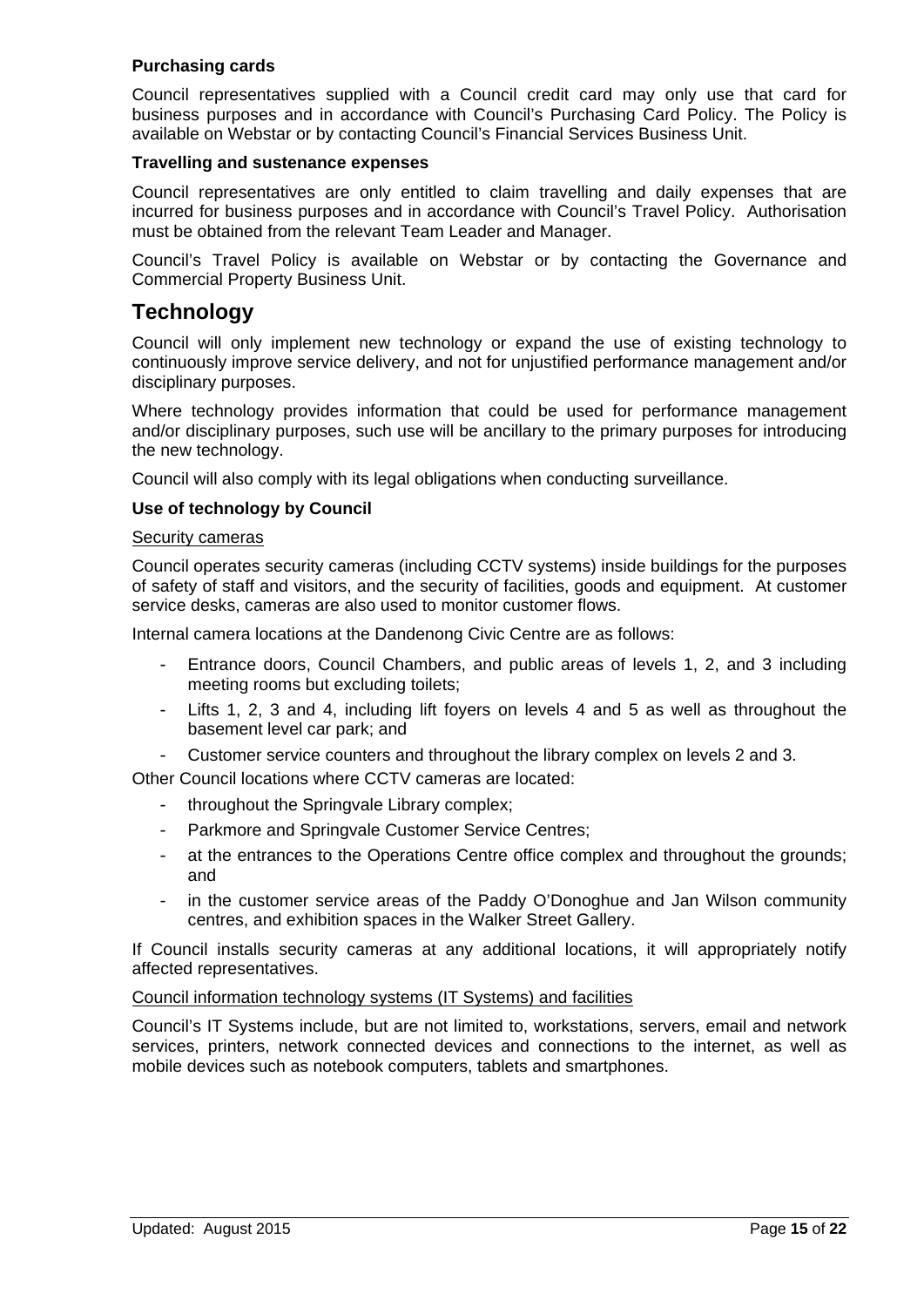Council retains logs and other system records, databases, backups and archives of IT System activities to ensure the security, confidentiality, availability, status, maintenance and integrity of Council's IT Systems. For these purposes, authorised IT representatives and other authorised Council officers may access, monitor and audit representative use (including personal use) of Council IT Systems. Monitoring may include, but is not limited to, storage volumes, download volumes, suspected malicious code or viruses, or suspected breaches of intellectual property laws.

All IT System records are stored on a hard drive at the Dandenong Civic Centre. After a period of time, the on-site records are backed up and deleted from the hard drive. The backup records are stored off-site at a records management service provider or a web services provider.

#### Email and internet

Authorised IT officers and other authorised Council officers may access and monitor representative use of Council's email and internet systems, as set out below:

- Council does not routinely read or monitor representatives' email. However, Council monitors email server performance and retains logs, backups and archives of emails sent and received through Council's server. Even where the user has deleted an email, Council may retain archived and/or backup copies of the email. Council may periodically inspect any email message for any legal purpose.
- Council does not routinely monitor individual internet access or network usage. However, Council retains logs, backups and archives of all internet access and network usage (except banking sites, where Council records only the fact that a representative has visited such a site). Unusual or high volume internet activities by a representative may warrant more detailed examination by Council. Council may also periodically inspect the log to audit whether the internet service is being used for unauthorised purposes.

#### Global positioning systems (GPS)

Council operates Automatic Vehicle Location Technology (AVL), such as GPS, located in a range of plant and equipment items.

The primary purposes for the collection of information obtained through AVL devices are to protect the occupational health and safety of representatives, to enhance service provision to the community through better efficiency and management of operations, and to provide increased security of plant, staff and equipment.

If representatives are entitled to private use of a vehicle or item of plant, they will be permitted to turn off the tracking system in the vehicle or item of plant before and after working hours.

The information will be handled as part of Council's IT System.

#### Smartphone applications

Council-issued smartphones (except for Blackberries) are loaded with a mobile device management system called "Airwatch", which communicates the location of the smartphone to Council's server. The information is collected for security purposes in case the smartphone is lost or stolen.

The Airwatch application must not knowingly be turned off when the device is powered on.

The information obtained from the mobile device management system is handled as part of Council's IT Systems.

#### Security alarm and swipe card access systems

When a contractor/representative arms or disarms an alarm system at one of Council's premises, or enters or exits Council premises (externally and internally) using swipe card technology, Council records their access card or security code number. This is for security purposes.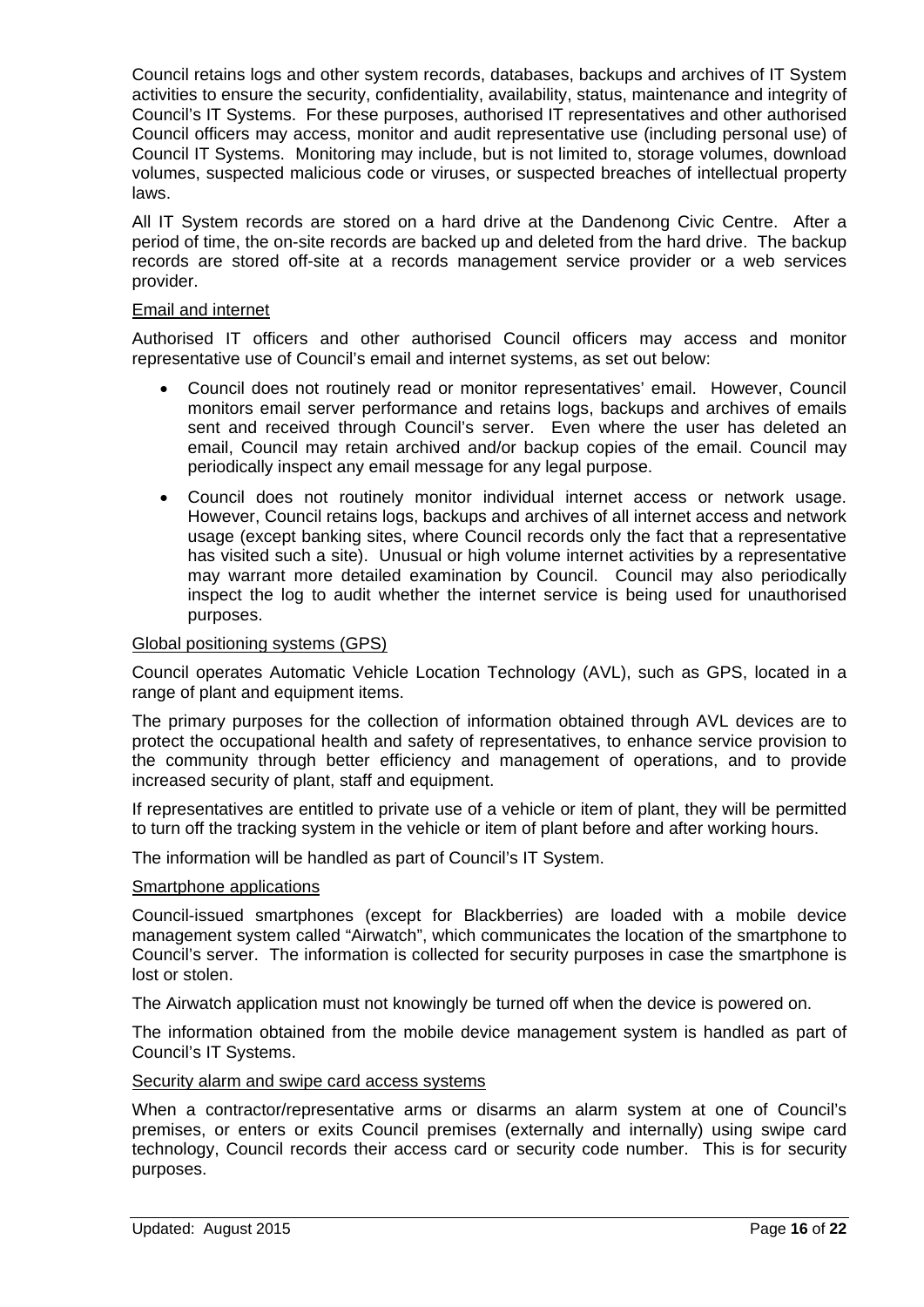The information obtained from the security alarm and swipe card systems is stored on a separate building maintenance server. Authorised building maintenance officers or other authorised officers may access and monitor staff use of the security alarm and swipe card access systems to ensure security at Council workplaces.

#### **Surveillance by third parties**

It is vital that representatives adhere to the Code in all aspects of their conduct. Staff are reminded that a member of the public or a Council client may place a Council representative under surveillance, or record their conversation or activity. Where Council has management and control over a given situation, it will, so far as is reasonably practicable, prevent this surveillance from being unlawful, unreasonable or arbitrary.

Where allegations of poor performance or unlawful or inappropriate conduct by Council representatives are raised Council may request, accept or collect surveillance footage from a third party when investigating such allegations.

Council may also accept or collect surveillance footage from a third party in order to assess Council services.

#### **Additional use and disclosure of information**

Council may use recorded information (including from Council's IT System) to manage any poor performance by a representative, or in any disciplinary processes where Council suspects or believes the representative has engaged in poor performance, unlawful behaviour/activity or inappropriate behaviour/activity. This includes, but is not limited to, the following:

- To produce a record in response to a legal requirement or other lawful investigation;
- To investigate allegations of poor performance or misconduct; or
- To determine whether there has been a breach of Council policy, or unacceptable use of Council's IT Systems or access to premises.

Council may also use recorded information as evidence where an act (e.g. assault of a person, damage to facilities or theft of items) has occurred that warrants investigation by Council. Information gathered may be made available to a member or officer of a law enforcement agency or a court for use in connection with the detection, investigation or prosecution of an offence. In addition, Council may use recorded information otherwise in accordance with privacy legislation.

All records are the property of the Council, are subject to legislation and may be used as evidence. Records may also be the subject of a freedom of information request or an application under privacy legislation.

Council will afford representatives natural justice and procedural fairness in its handling of recorded information.

Council will not disclose any personal information it collects about an representative to any third party unless Council suspects or believes the representative has engaged in unlawful behaviour or inappropriate behaviour, or otherwise in accordance with privacy legislation.

#### **Contractor/Representative access to information**

Representatives are permitted to view any recorded information kept by Council about them containing their personal information, except to the extent that this would have an unreasonable impact on the privacy of other individuals or fall within any other exception set out under relevant privacy legislation.

If a representative wishes to view their information, he or she should contact the Organisation Development Team Leader or his/her Manager/Supervisor.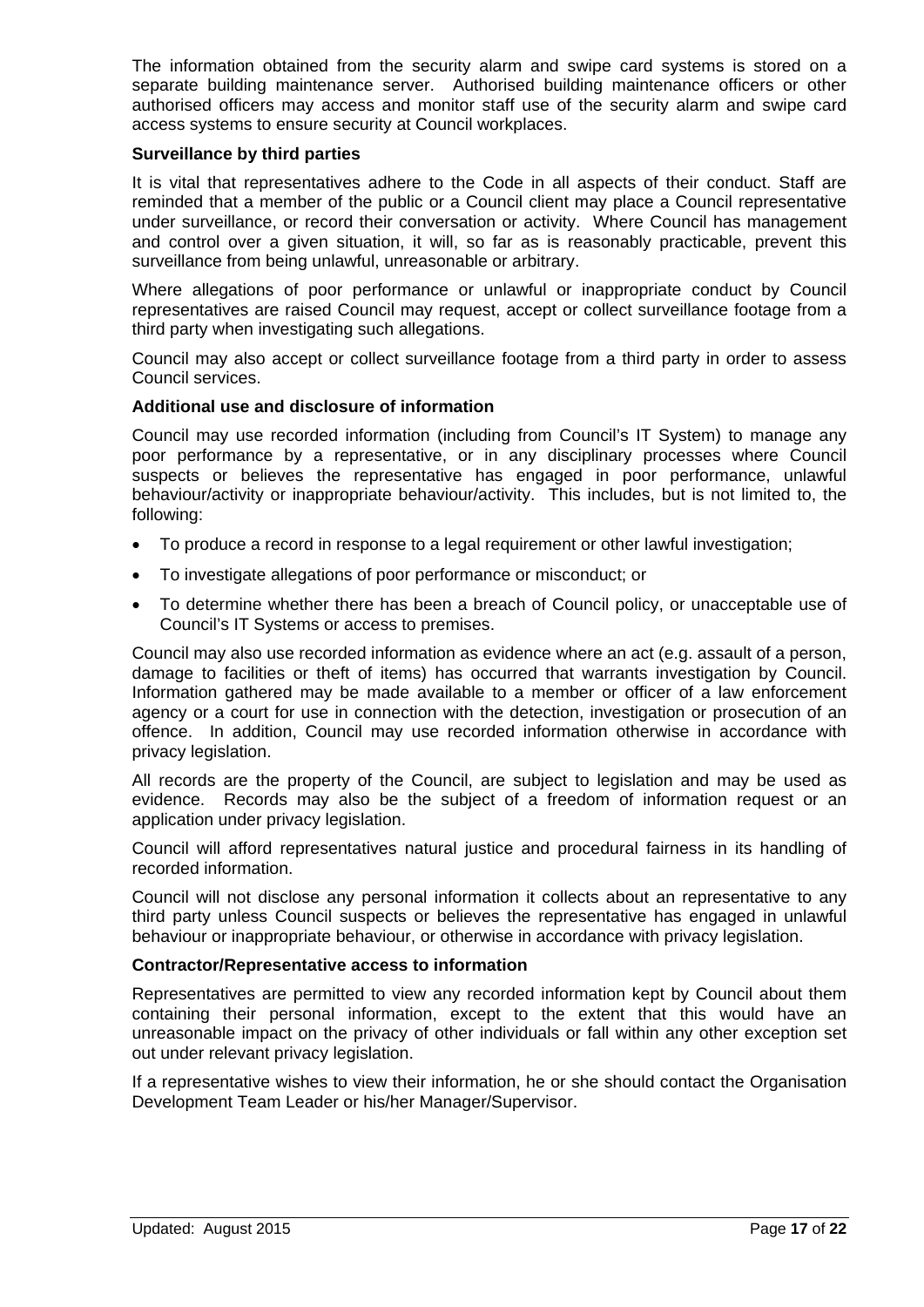## **Corporate Obligations**

#### **Council information and intellectual property**

Past or present Council contractor/representative must not make unauthorised use of Council's confidential information or intellectual property.

Council contractor/representative must not use any Council information other than for the purposes for which it was provided.

#### **Information privacy and health records**

The primary legislative obligations applying to Council's treatment of Personal Information and Health Information are contained in the Victorian *Privacy and Data Protection Act 2014* and Victorian *Health Records Act 2001*.

"Personal Information" is information or an opinion that is recorded in any form, whether true or not, about an individual whose identity is apparent or can reasonably be ascertained from the information or opinion, excluding Health Information.

"Health Information" is information or an opinion about a person's health, disability or health services that is also personal information. It also includes some other forms of personal information.

The legislation prescribes a number of Information Privacy Principles and Health Privacy Principles with which Council is required to comply, to promote and ensure the fair and responsible collection and handling of Personal Information and Health Information.

Council representatives who handle Personal Information or Health Information must ensure that they fully understand the requirements regarding the handling and use of that information, as set out under the relevant Act.

Council representatives who have concerns or complaints about a possible breach of privacy laws should address them in writing to Council's Information Privacy Officer in the Governance and Commercial Property Business Unit.

Additional information about Information Privacy and Health Records is available on Webstar, in Council's Information Privacy & Health Records Policy or by contacting the Governance and Commercial Property Business Unit.

#### **Handling and use of Personal Information and Health Information**

Council contractor/representative who handle Personal Information or Health Information are required to attend and participate in training to ensure they fully understand the requirements regarding the handling and use of that information, any associated regulations and Council policies and procedures.

For inquiries about privacy and the handling of Personal Information and Health Information, contact Council's Information Privacy Officer.

#### **Freedom of information (FOI)**

The purpose of the *Freedom of Information Act 1982* is to give members of the public rights to access and correct 'documents' about their personal affairs which are, relevantly, in Council's possession. The FOI Act also gives rights of access to documents about the activities of Council.

'Document' is defined very widely by the FOI Act. It includes a book, map, plan, graph, drawing, label, marking or other form of writing. Any device which is capable of producing sounds, images or messages relevant to the FOI request, such as any material stored in computers, mobile phones or on a disc/tape, is also defined as a 'document'.

Representatives are responsible for maintaining accurate records of such 'documents'. All representatives must be prepared for any FOI request by maintaining proper records in the course of their work.

All FOI requests must be processed by the Governance and Commercial Property Business Unit.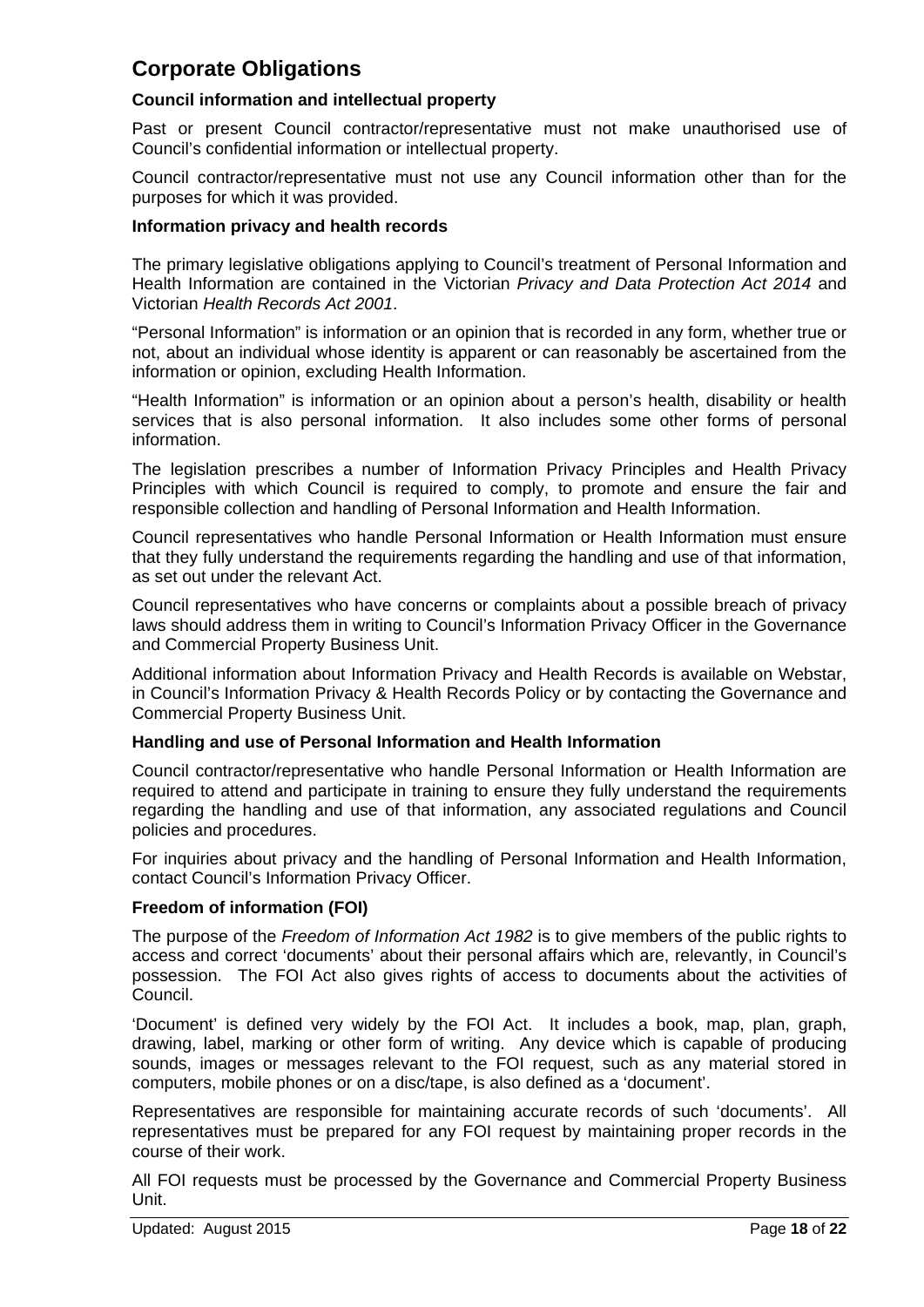#### **Record keeping**

All representatives must keep full and accurate records of all activities conducted on behalf of Council through Objective (providing the representative has access to Objective).

All recorded business transactions of representatives made or received in the course of their duties, regardless of format, are considered public records under the Victorian *Public Records Act 1973* and may need to be produced under the Freedom of Information Act upon request. Further information on record keeping and Council's Freedom of Information Policy is available on Webstar.

All representatives must adhere to Council's Records Management Policy. The Policy is available on Webstar or by contacting the Organisational Development Unit.

#### **Communication with the community**

Council representatives should try to ensure that Council communicates effectively with its citizens and promotes community participation. People communicate in different ways, so language preferences and devices to assist people with disabilities should be considered. This applies to consultation with the community on all major issues.

For information on translation services contact Council's Community Development Officer.

#### **Communication with the media**

The Mayor and the CEO are the official spokespersons for Council.

No representative should speak to the media on any Council-related matter without the prior approval of Council, as stated in the Media Policy.

Council's Media Policy can be viewed on Webstar or by contacting the Marketing and Communications Business Unit.

#### **Social media**

Council's Social Media Policy applies to all representatives, contractors, agents and volunteers who purport to use social media on behalf of Council. The Policy outlines requirements for compliance with confidentiality, governance, legal, privacy and regulatory parameters when using social media to conduct Council business. It aims to:

- promote effective and productive community engagement throughout social media;
- minimise miscommunication or mischievous communications; and
- assist Council to manage the inherent challenges of speed and immediacy.

The Policy applies to all digital spaces where people may comment, contribute, create, forward, post, upload and share content. It details time limits, responsibilities and how to develop a social media presence.

Council's Social Media Policy can be viewed on Webstar or by contacting the Marketing and Communications Business Unit.

#### **Council representative identification and security**

Council contractor/representation must present identification tags as required. For security purposes, the identification supplied must be carried at all times whilst carrying out Council activities.

### **Vehicle driving licences**

This section only applies to representatives who require a driving licence as a mandatory requirement of their position and representatives who use Council vehicles.

It is important for people in these categories that their driving licence remains valid and provides the appropriate licence endorsements for the type of vehicle being driven (e.g. heavy vehicle, etc).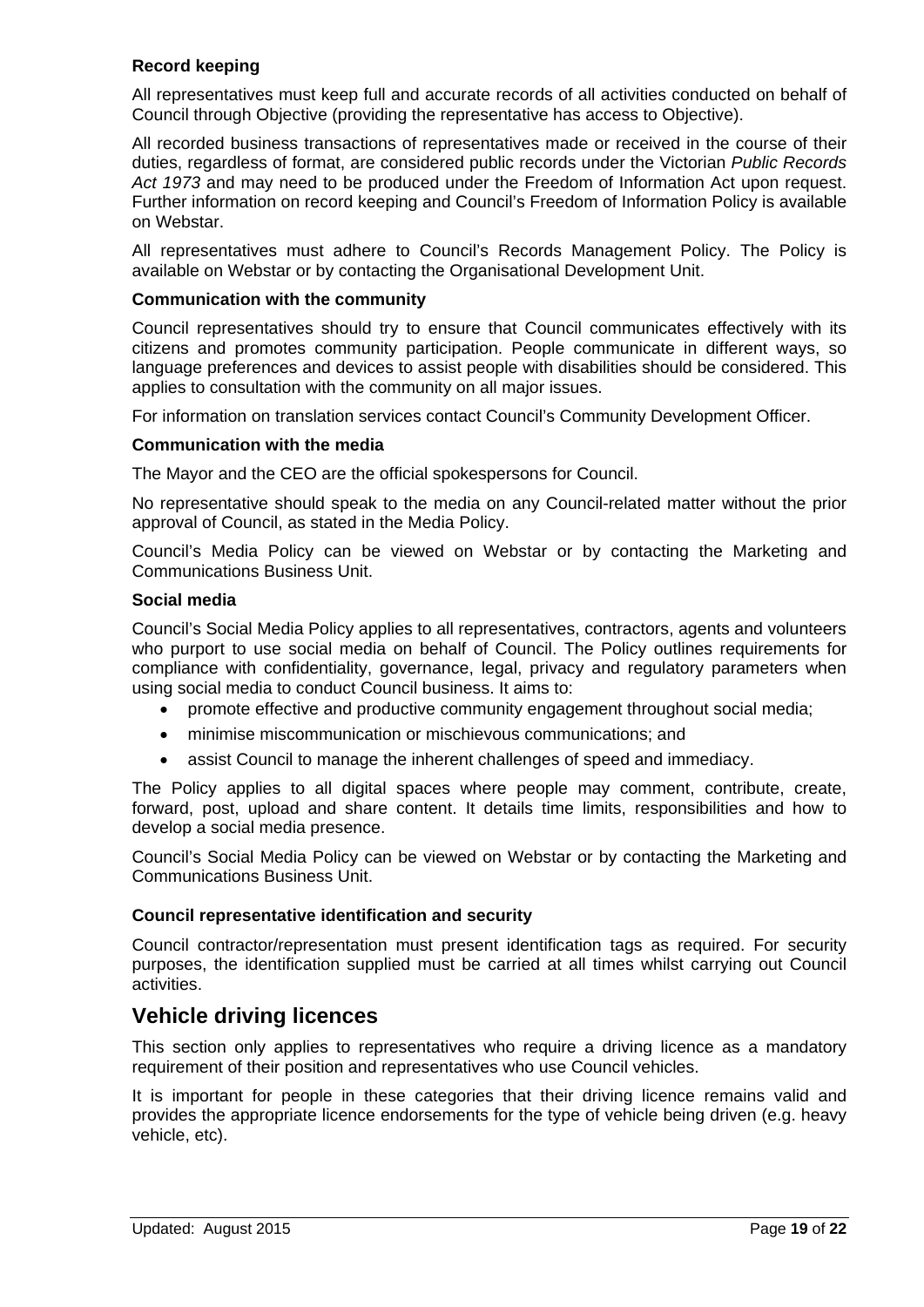Should such a representative's licence be cancelled, suspended or restricted, they must advise their supervisor or manager, or Council's Fleet Manager, immediately. In such circumstances the person who has a mandatory requirement for possessing a driving licence, must be aware of the potential risks to ongoing employment such an occurrence may have.

It is the representative's responsibility to ensure that their driving licence is valid at all times. In ensuring validity, Council will undertake regular assessments (with the representative's consent) to ensure that a driving licence is current and valid for the purpose required. This will include for example when taking possession of a new Council vehicle at change-over.

Please refer to the Motor Vehicle Code of Practice for further information.

## **Implementation of the Code of Conduct**

Council contractors/representatives are subject to the Code, its obligations and directions as detailed.

If you have any concerns with any part of the Code, please contact Council's Contracts Unit.

Any breach of this Code will result in appropriate action being taken by Council. In the case of Council contractors/representative, a breach may result in disciplinary action, including termination of the contract.

## **Reporting breaches of the Code of Conduct**

If you suspect that a Council representative, contractor or volunteer may be breaching the Code, refer the matter to your supervisor, manager or team leader immediately.

Council will take steps to protect its representatives who make honest reports. Protection is also available under the Victorian *Protected Disclosure Act* 2012 for representatives who report acts of improper conduct by public officers, public bodies and other persons.

#### **Internal**

#### **Policies**

Fraud Prevention and Control Freedom of Information Human Rights and Equal Opportunity Information Privacy & Health Records Information Security Media Mobile Devices Occupational Health & Safety Prevention of Bullying & Violence in the Workplace Procurement Purchasing Card Records Management Social Media Travel Workplace Complaints Resolution Policy Workplace Equal Opportunity Policy

#### **Codes of conduct and codes of practice**

Code of Conduct – Councillors Mobile Phone Code of Conduct Motor Vehicle Code of Practice

#### **Forms**

Disclosure of Conflict of Interest - Officer Register of Gifts and Other Considerations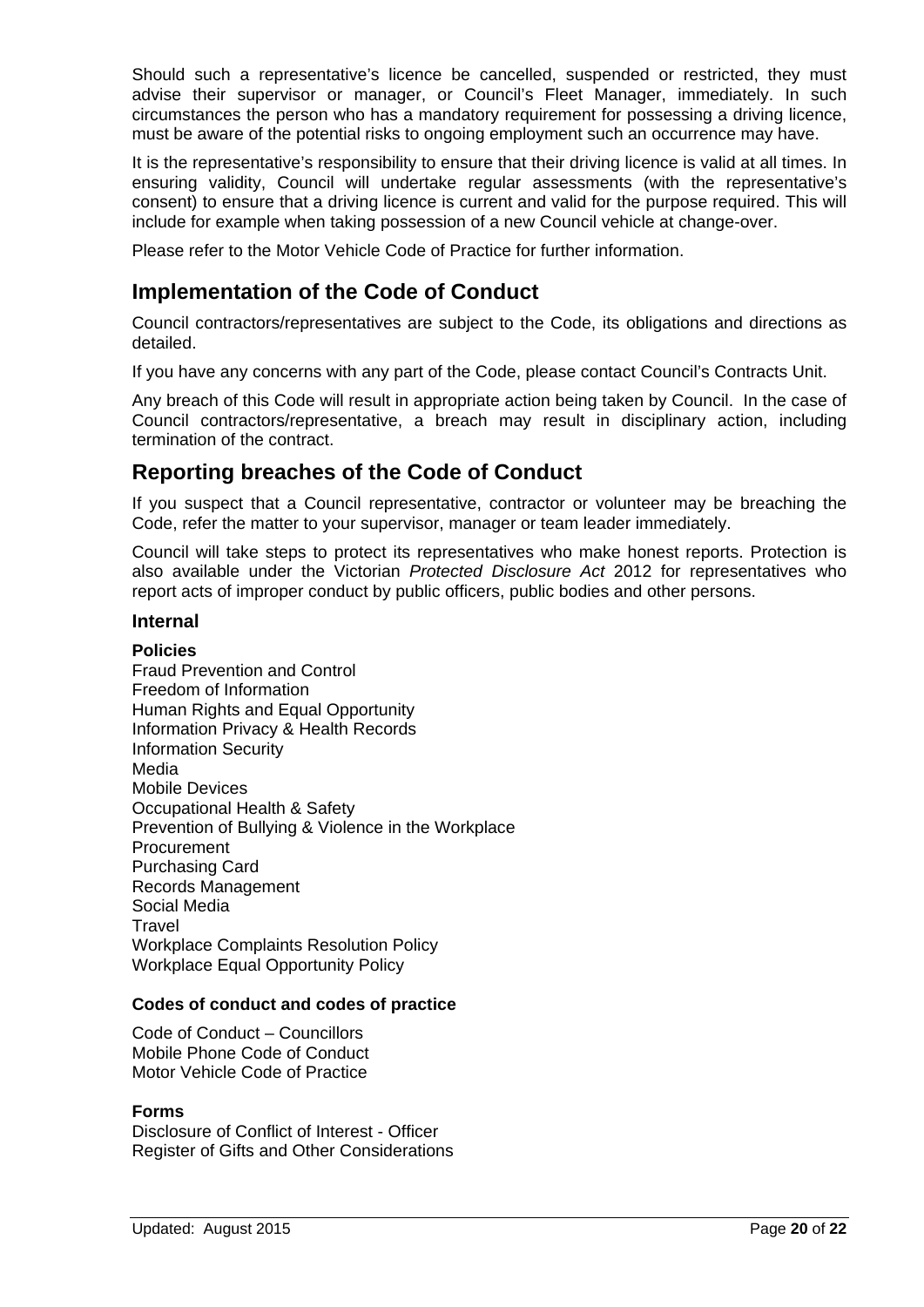#### **External**

#### **Victorian legislation**

Charter of Human Rights and Responsibilities Act 2006 Equal Opportunity Act 2010 Freedom of Information Act 1982 Health Records Act 2001 Local Government Act 1989 Occupational Health & Safety Act 2004 Privacy and Data Protection Act 2014 Protected Disclosure Act 2012 Public Records Act 1973

#### **Commonwealth legislation**

Fair Work Act 2009 Fair Work Regulations 2009